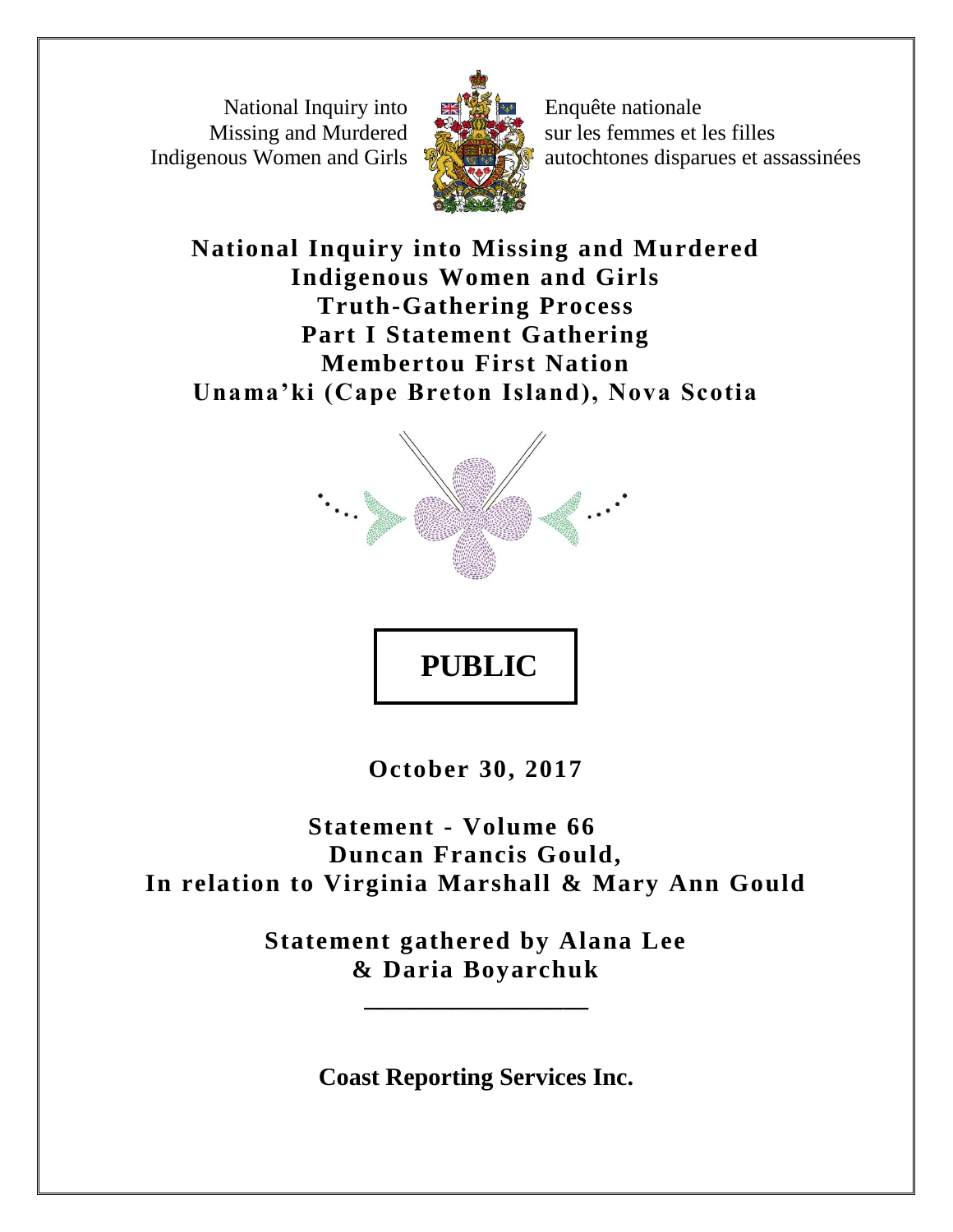### **II TABLE OF CONTENTS**

## **Statement Volume 66** October 30, 2017 **Page Witness: Elaine Barbara Durocher**

Testimony of Duncan Francis Gould . . . . . . . . . . . 1 Reporter's certification . . . . . . . . . . . . . . . 38 Statement gatherers: Alana Lee & Daria Boyarchuk

### **List of documents provided by witness:**

- 1. Photocopies of 4 pages from the Post Record: dated June 21, 1954, June 22, 1954, July 6, 1954, and July 7, 1954
- 2. Document titled "timeline" from July 1927 to April 2017 (7 pages)
- 3. Certificate of Baptism dated January 12, 2009 (1 page)
- 4. Pages 2 and 3 of email correspondence between Statement Provider and Library and Archives Canada (2 pages)
- 5. Access to Information request form; blank (1 page)
- 6. Stapled document; top page addressed to Lois and dated Mar11/10 (4 pages)
- 7. Letter from Minister of Public Safety dated July 3, 2014 (1 page)
- 8. Letter from Nova Scotia Public Prosecution Service dated March 17, 2014 (1 page)
- 9. Letter from Nova Scotia Department of Justice dated March 14, 2014 (1 page)
- 10. Letter from Nova Scotia Department of Justice Legal Services Division dated March 13, 2014 (1 page)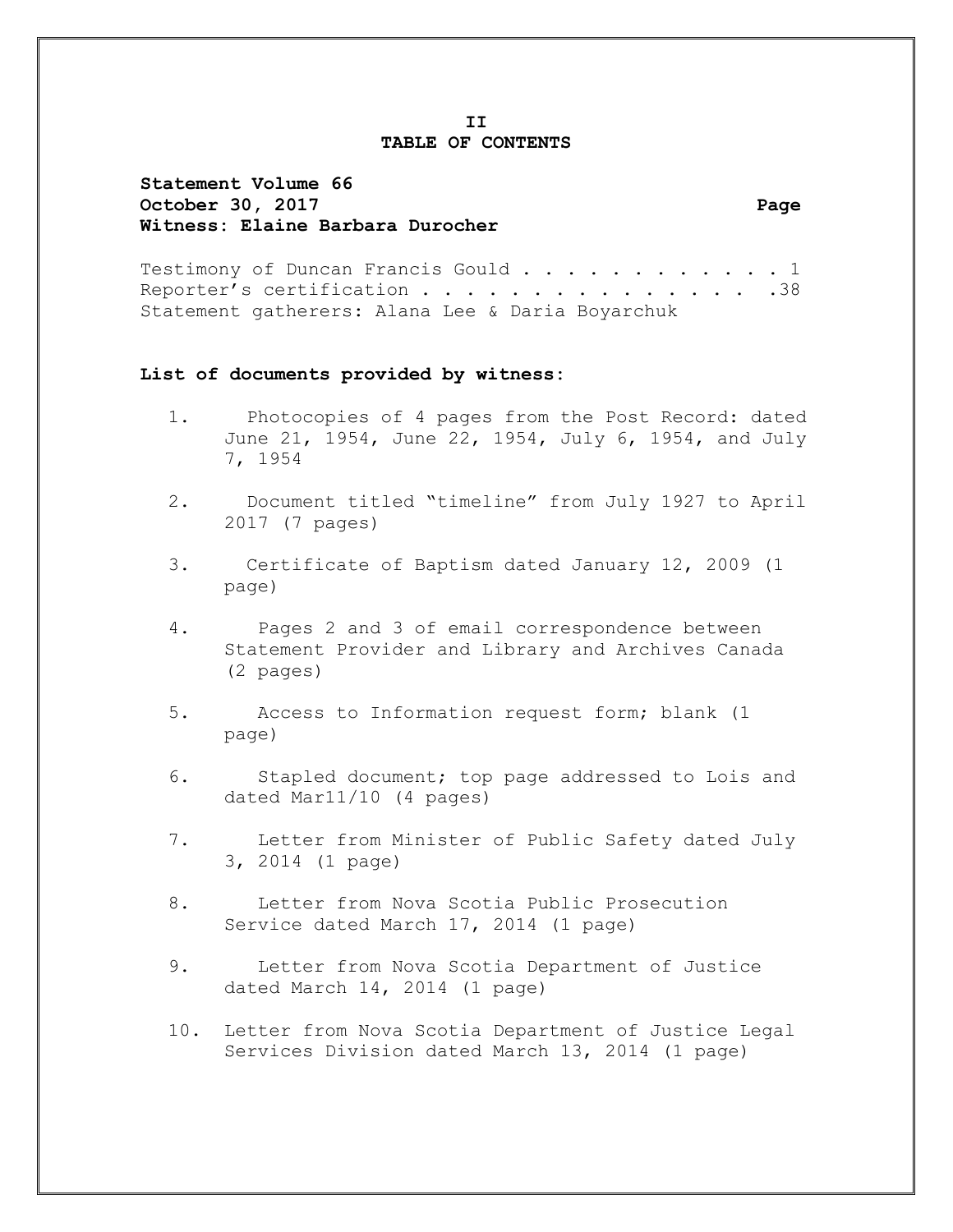- 11. Letter from Nova Scotia Department of Justice dated April 11, 2014 (2 pages)
- 12. Letter from Hon. Geoff Regan to Honourable Bernard Valcourt dated March 7, 2014 (1 page)
- 13. Letter from Hon. Geoff Regan to Honourable Peter MacKay dated March 7, 2014 (1 page)
- 14. Letter from Nova Scotia Public Prosecution Service dated April 10, 2014 (2 pages)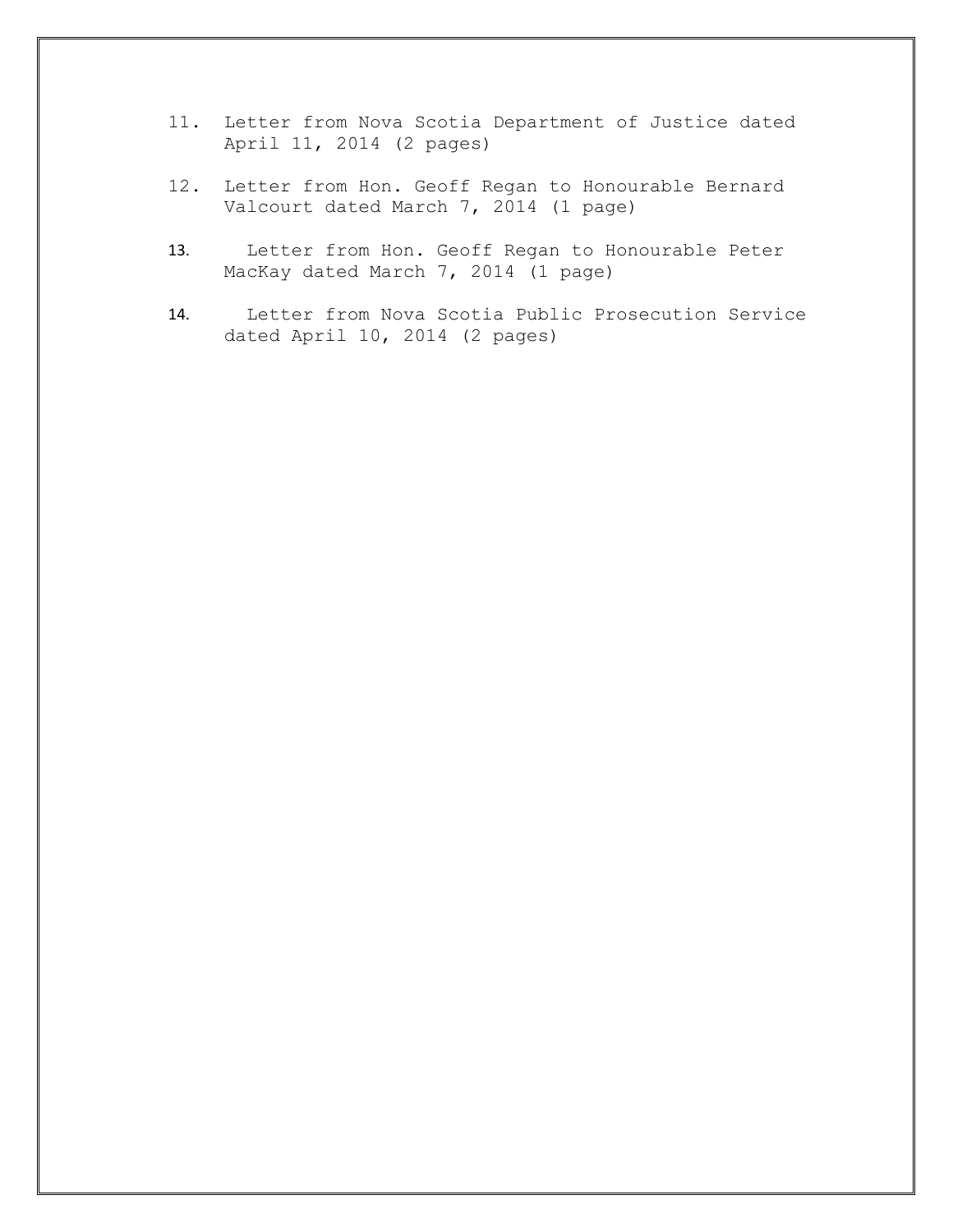Statement – Public 1 Duncan Francis Gould (Virginia Marshall & Mary Ann Gould) 1 [OCTOBER 30, 2017, 5:48 P.M.] 2 ALANA LEE: Here we go. I'm just going to set that right 3 there. 4 DUNCAN GOULD: Okay. 5 ALANA LEE: So -- 6 DUNCAN GOULD: It records pretty good. 7 ALANA LEE: Yeah, it definitely does. 8 DUNCAN GOULD: All right. It's very cool. 9 ALANA LEE: So this is Alana Lee with the National Inquiry 10 into Missing, Murdered Indigenous Women and Girls 11 speaking on the record with you said Dunc? 12 DUNCAN GOULD: Duncan. 13 ALANA LEE: Yeah, Duncas (sic) -- Duncan -- 14 DUNCAN GOULD: Duncan Gould. 15 ALANA LEE: -- Francis Gould. Okay. And so Duncan is from 16 Membertou? 17 DUNCAN GOULD: Yes, I am. 18 ALANA LEE: And you currently reside in Membertou as well? 19 DUNCAN GOULD: Yeah. Next door. 20 ALANA LEE: All right. Membertou 3? 21 DUNCAN GOULD: Member 3. 22 ALANA LEE: Member 3, to be exact? 23 DUNCAN GOULD: Member 3. 24 ALANA LEE: So we're here at the Hampton Inn in Membertou 25 First Nation, Cape Breton, Nova Scotia. It is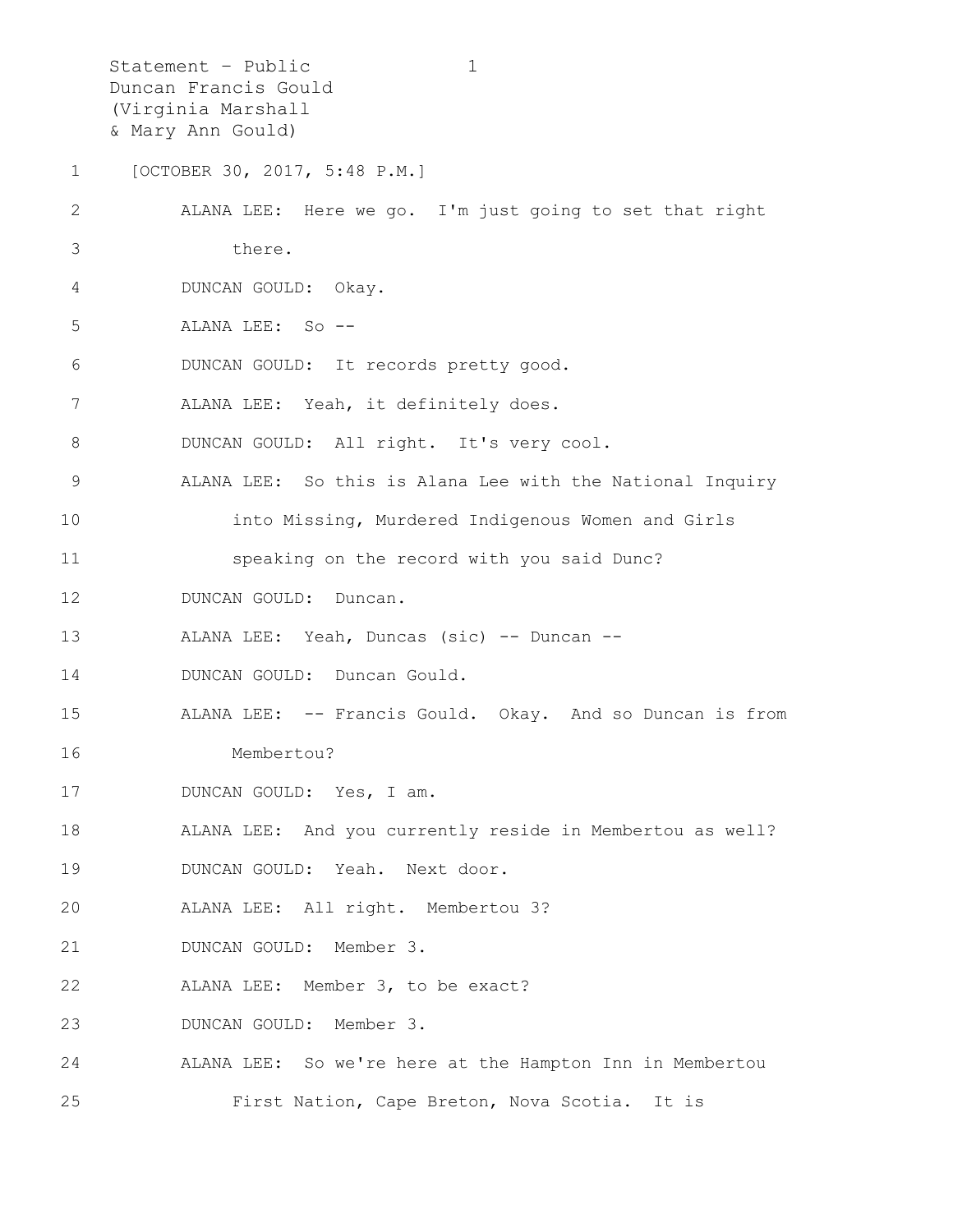Statement – Public 2 Duncan Francis Gould (Virginia Marshall & Mary Ann Gould) 1 October 30th, 2017 and it is 5:48 p.m. 2 So, Duncan, you're here on a voluntary basis to 3 give your statement? 4 DUNCAN GOULD: Yes, I am. 5 ALANA LEE: And do you give consent on the record to have 6 it video and audio recorded? 7 DUNCAN GOULD: Yes, I do. 8 ALANA LEE: Perfect. Okay. So, Duncan, I understand that 9 you're here to speak about your -- your late mother? 10 DUNCAN GOULD: Mm-hm. 11 ALANA LEE: Yeah. What would you like the commissioners to 12 know about her? Her name was Victor -- 13 DUNCAN GOULD: Virginia. 14 ALANA LEE: Virginia. 15 DUNCAN GOULD: Yeah. My late mother and my two late 16 uncles -- 17 ALANA LEE: Okay. 18 DUNCAN GOULD: -- because this is a -- instances of 19 institutional abuse. 20 ALANA LEE: Mm-hm. 21 DUNCAN GOULD: Hospitals to be exact, and the justice 22 system. 23 I'll begin with my late mother. I never met -- 24 got to meet my mother. I'll be 60 in December. She 25 passed away when I was three months old. I was born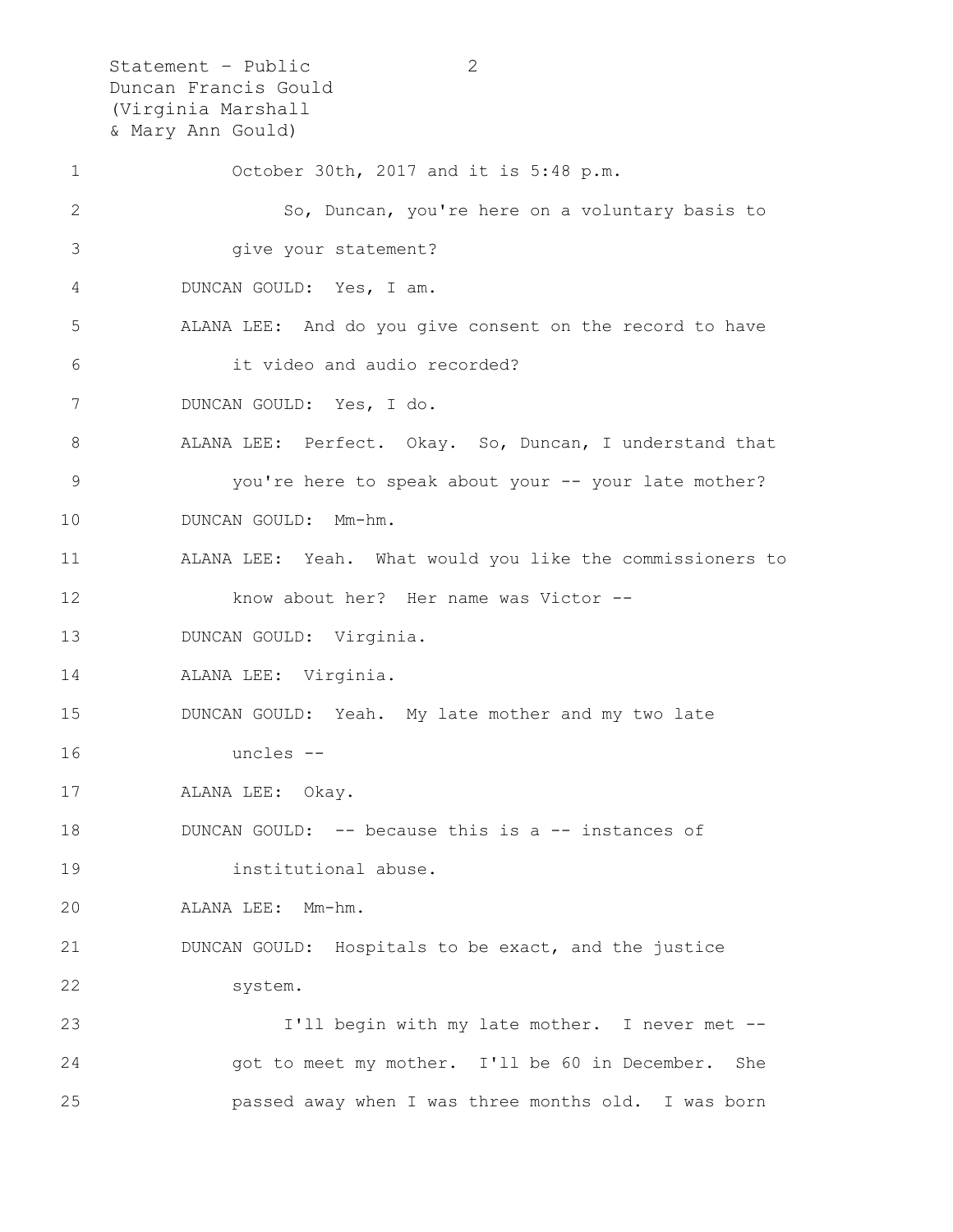Statement – Public 3 Duncan Francis Gould (Virginia Marshall & Mary Ann Gould)

1 in December '57. She passed away in March '58. The 2 circumstances, I'll get to that right away. My 3 brother, when he shared the story with me, he went to 4 visit her the night before she died. She had an 5 infection. She was admitted to St. Rita's Hospital on 6 Kings Road here in Sydney just down the hill from 7 Membertou. 8 ALANA LEE: Okay. 9 DUNCAN GOULD: There's a big empty lot there, in case 10 you've seen it, across from Access Nova Scotia. You 11 know where the sign is, right on Kings Road? 12 ALANA LEE: Yes, yeah. 13 DUNCAN GOULD: There's a big empty lot you see right there? 14 ALANA LEE: Yes. 15 DUNCAN GOULD: That's the place of the old St. Rita's 16 Hospital. 17 ALANA LEE: Okay. 18 DUNCAN GOULD: That's how close it was to Membertou. 19 Anyway, she was admitted, and when my late brother 20 died, Roy, Clarence shared the story of when she 21 passed. And I've heard this enough times -- and I'll 22 get to my late uncles as well. 23 ALANA LEE: Mm-hm. 24 DUNCAN GOULD: As the story goes, he went to go visit her 25 the night before. He was on his way to the hockey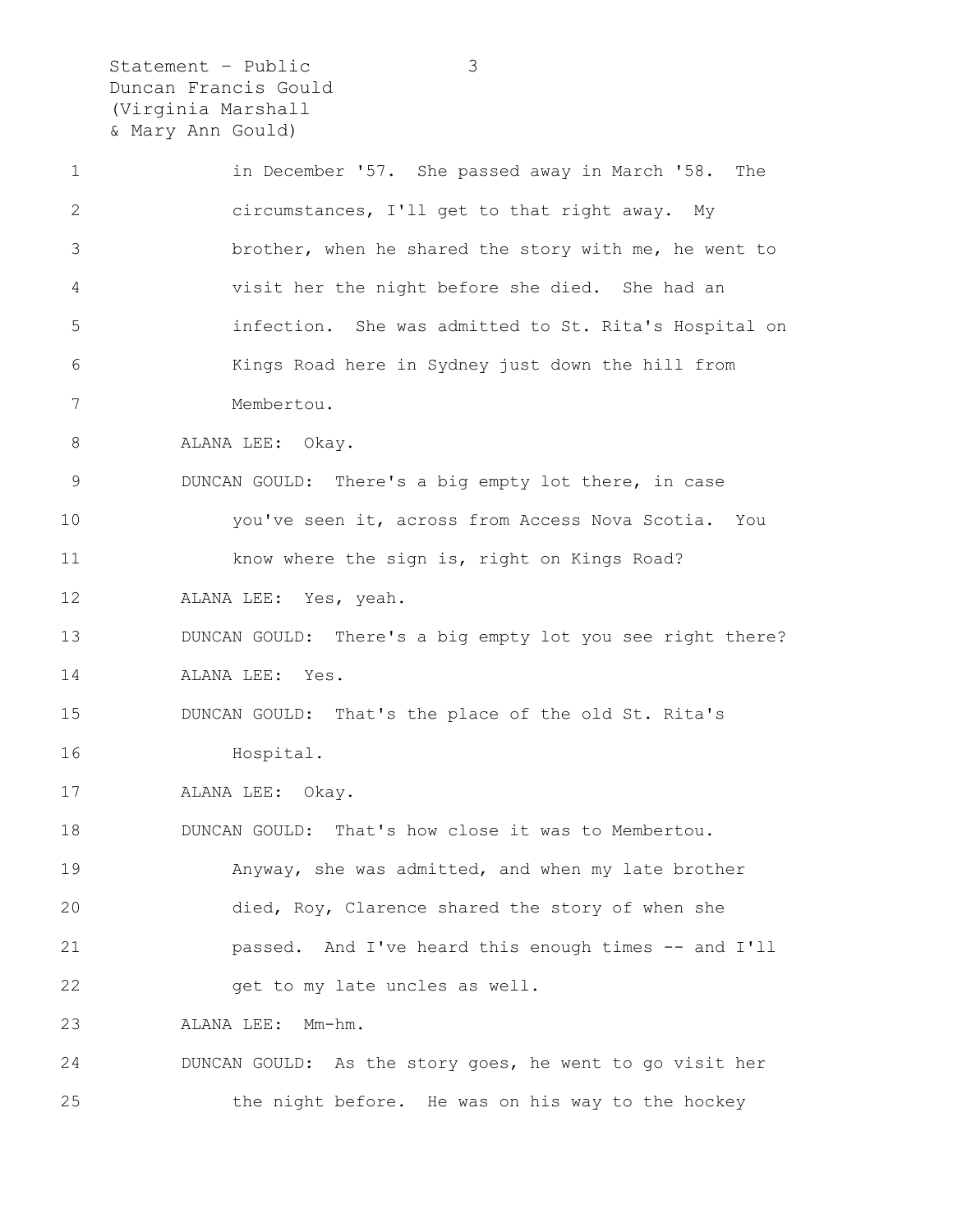Statement - Public 4 Duncan Francis Gould (Virginia Marshall & Mary Ann Gould)

1 game in Sydney Forum and the bus came and dropped 2 people off and picked them up at the hospital. That 3 was the route. So after visiting my mother he said 4 I'm going to the hockey game, I'll see you tomorrow, 5 do you need anything, and she said just bring my 6 hairbrush. She was sitting up in bed, she was fine, 7 nothing -- so the next morning about 7 o'clock the 8 late Donald Marshall senior came running over to our 9 house. We only lived about 50 yards away from there. 10 We didn't have a phone, I take it. And he came 11 **11** running and he said St. Rita's have been calling all 12 night. They were calling Eskasoni, they thought she 13 was from Eskasoni, but you need to get to the 14 hospital. So my grandfather -- we lived -- you know 15 where the police station is in Membertou now? 16 ALANA LEE: Mm-hm. 17 DUNCAN GOULD: He ran all the way to St. Rita's but she was 18 already dead, and they explained to him well, we 19 thought she was from Eskasoni. That's one thing. 20 However, two years prior my late mother was on the 21 front pages of the news here in Sydney. In 1954 her, 22 her late husband, and another gentleman by the name of 23 Jabine (phonetic) -- her late husband's name was John 24 Marshall, my late mother's name was Virginia Gould 25 Marshall. They were drinking Sunday morning, John and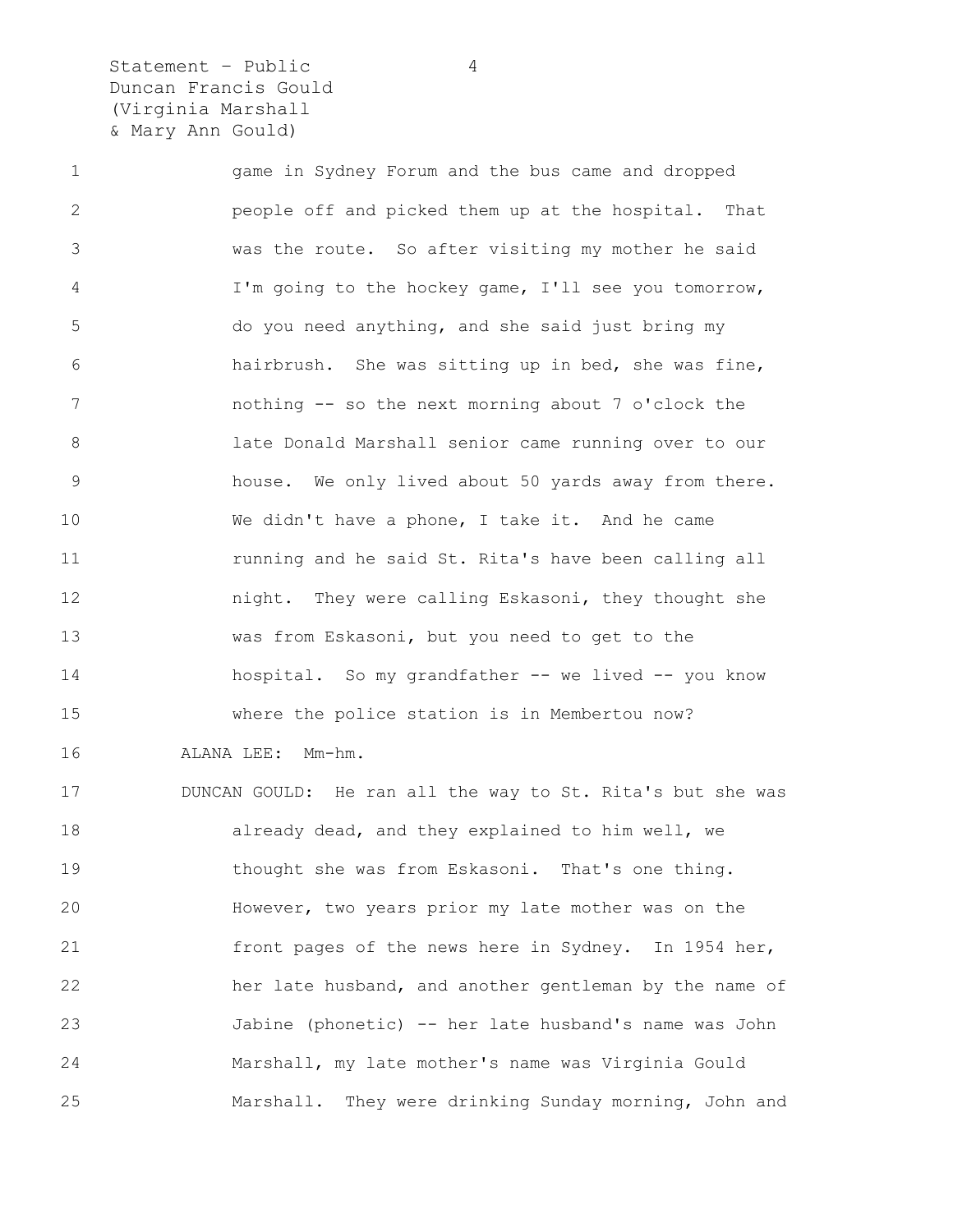Statement – Public 5 Duncan Francis Gould (Virginia Marshall & Mary Ann Gould)

1 this Jabine. So they had left the house. My late 2 brother Clarence was an eyewitness to this because he 3 grew up with this story. It's romanticized, right. 4 And it's the first time that I did see articles 5 related to it because after my brother Roy died I was 6 going through his affairs and these were the newspaper 7 articles.

8 Anyway, he said they were -- the first guy left, 9 Jabine, he had a bottle of wine. The second guy that 10 left was John Marshall, a tall, lanky fellow. Third 11 person to leave the house was your mother Virginia. 12 Clarence was a stepbrother. And she was getting mad 13 at him saying get back in the house, you're not going 14 drinking, right.

15 ALANA LEE: Yeah.

16 DUNCAN GOULD: Jabine had a bottle of wine. She was 17 picking up little pebbles like, you know, get the 18 banno (phonetic) back in the house. It's a gesture 19 you see, you know, old ladies do back in the day. And 20 as he crossed Membertou Street he dropped dead, boom. 21 Well, before you know it the cops were there. The 22 guy's brother was on his way to shoot my late mother, 23 as told to me by my late brother, Roy, and -- but he 24 was -- she was already inside the paddy wagon. 25 So in the newspaper articles that I got to read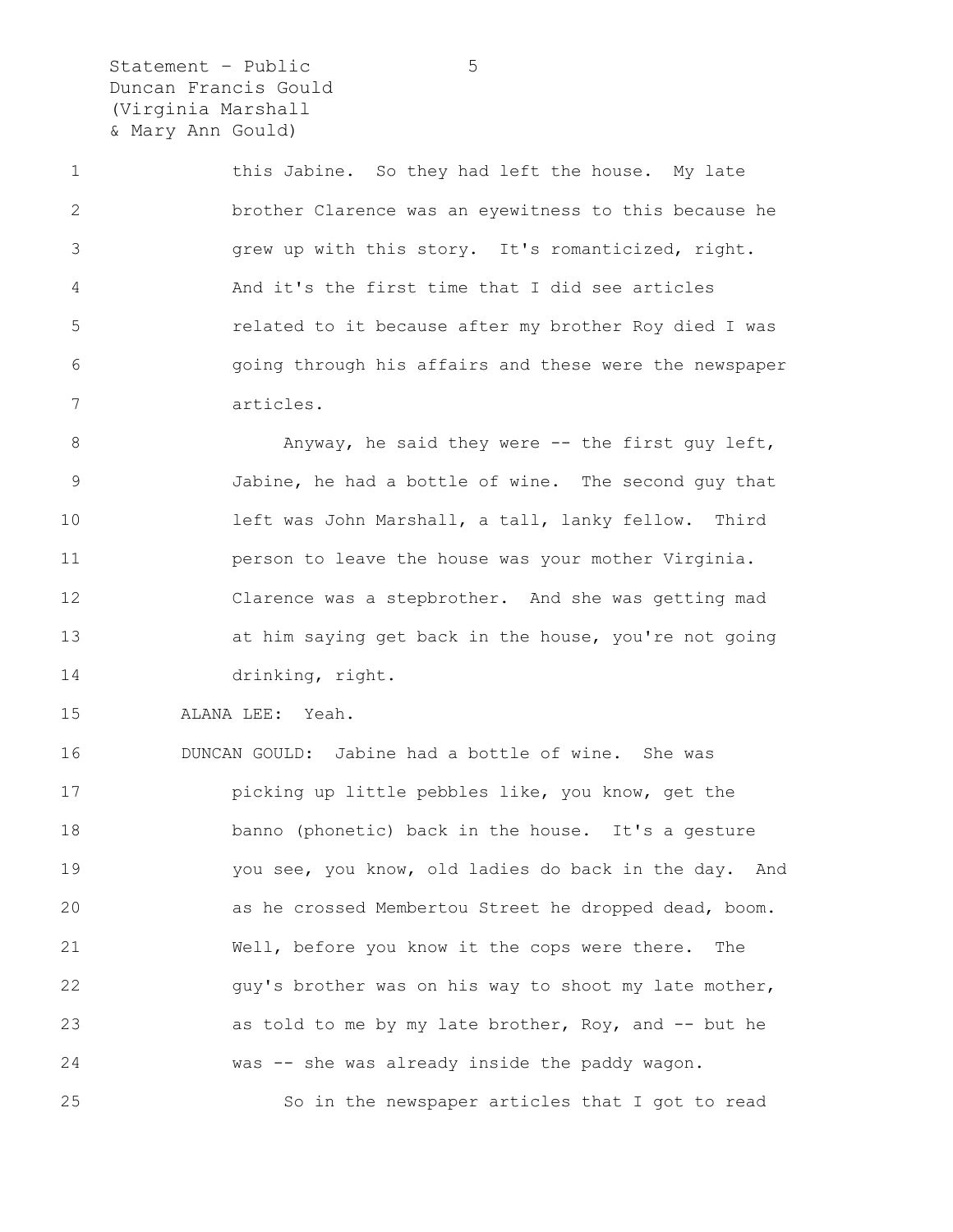Statement - Public 6 Duncan Francis Gould (Virginia Marshall & Mary Ann Gould)

1 that have been misplaced but I have photocopies of 2 others it had the testimony of one of the doctors, I 3 believe it was a Dr. Devereau (phonetic) who did the 4 autopsy, and he had a bruise on the back of his head 5 the size of a softball. So I'm speculating, well, you 6 know -- I told my brother, I said it never crossed 7 anybody's mind that she did not do this whatever it 8 was that they're -- that they blamed her for, and his 9 was we knew then all along but what do you do when 10 you're -- this was a case of being railroaded.

11 ALANA LEE: Yeah.

12 DUNCAN GOULD: Now, the first process that she went through 13 was what's called a Fatalities Inquiries Act which 14 found her guilty in five or 15 minutes, I'm not sure 15 which one, which set her up for the murder trial. She 16 was convicted of manslaughter which found her guilty 17 in five or 15 minutes. This is in the record.

18 ALANA LEE: Mm-hm.

19 DUNCAN GOULD: Which is pretty fast when you talk about 20 southern justice. She served six months in the 21 warden's residence at the Cape Breton county jail and 22 she was released. She was a widow. She met my -- she 23 knew my father early '57. I was conceived, December 24 '57 I was born, and then '58 she died. However, 25 because this John Marshall involved people who -- you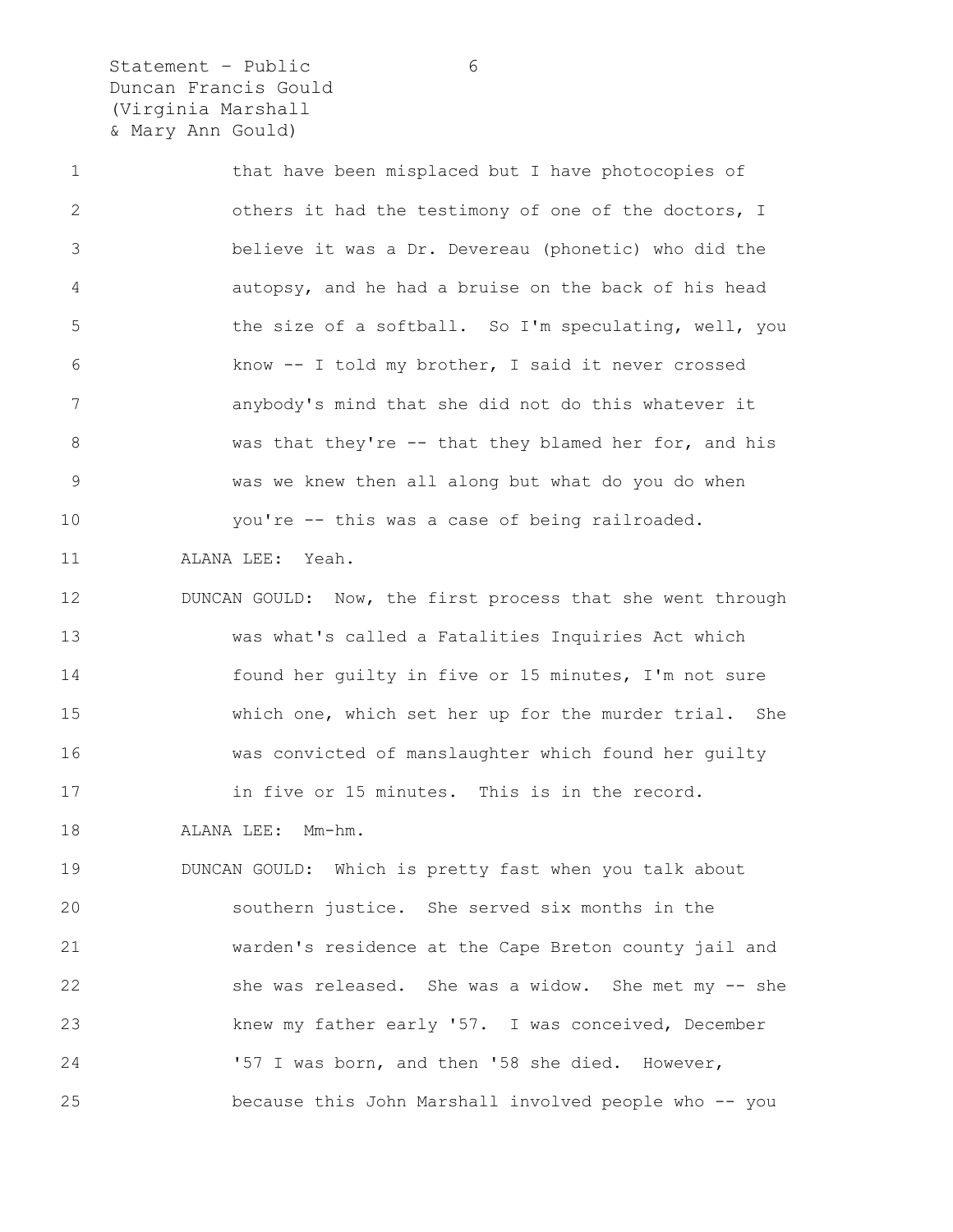Statement – Public 7 Duncan Francis Gould (Virginia Marshall & Mary Ann Gould)

1 may not appreciate this -- people who were in power, 2 the legacy still affects you to this day.

3 ALANA LEE: Mm-hm, absolutely.

4 DUNCAN GOULD: Affects you job-wise, it affects you 5 housing-wise.

6 ALANA LEE: Mm-hm.

7 DUNCAN GOULD: And people aren't -- so my opinion is she 8 was totally innocent. I went on a quest to find the 9 documents. Came out butt-kissing everywhere I turned. 10 The last place they referred me to was Indian Affairs 11 Amherst office, regional office, which was a joke. 12 Nobody has a record of it anywhere. I asked a friend 13 who's a -- who heads the Beaton Institute at CBU and 14 they can only go find so much newspaper article that's 15 not there. My friend who's the chief librarian, she 16 said there's a certain point that the records -- the 17 post is missing. When I went to go look for the court 18 records here they refer to a fire in '59 at the local 19 whatever that burned everything they said, burned 20 everything, so there's no record of it or anything. 21 But everything is sent to Halifax by photocopy -- not 22 -- however you copy it at the time. 23 ALANA LEE: So would have that been the -- what -- where 24 the records were held, do you mean the hospital

25 records or the --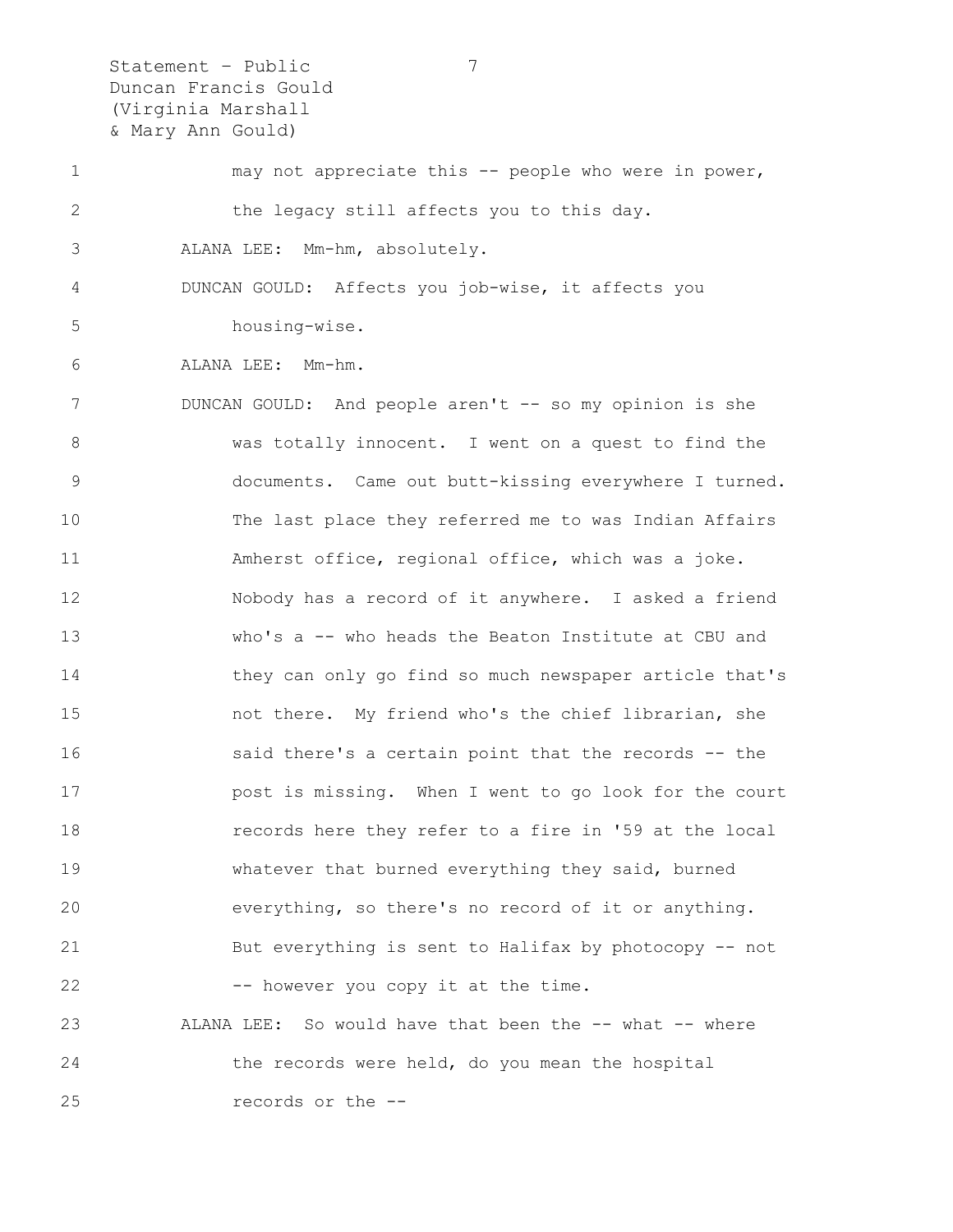Statement - Public 8 Duncan Francis Gould (Virginia Marshall & Mary Ann Gould)

1 DUNCAN GOULD: The only record I can find --

2 ALANA LEE: -- court records?

3 DUNCAN GOULD: -- through the archives, because I was a 4 commissioner with the archives so I knew people there. 5 There's an e-mail in here. The only record they ever 6 had of her was her death certificate, kind of in -- 7 illegible, right, but that's about it. I went to 8 6 8 correctional services federal, solicitor general, my 9 MPs, provincial, solicitor general, there was not one 10 record of it anywhere.

11 Then when you talk about institutional, what I'm 12 referring to -- nevermind the injustice with my mother 13 and what led her, because somewhere along the line 14 there would have been through the justice system this 15 -- not an excuse to end up dead. There are serial 16 killers out there, right. But here's one example of 17 where she entered the justice system. And I told my 18 brother [unintelligible] she didn't do this. This was 19 something of a freak something, and it's easy to say 20 as I'm sure it's happened before in our communities 21 yeah, he did it, and how many people are in jail or 22 prison because of it. Wrongful conviction. Doesn't 23 have to do with race sometimes, sometimes it's your 24 own people.

25 So when you talk about institutional at St.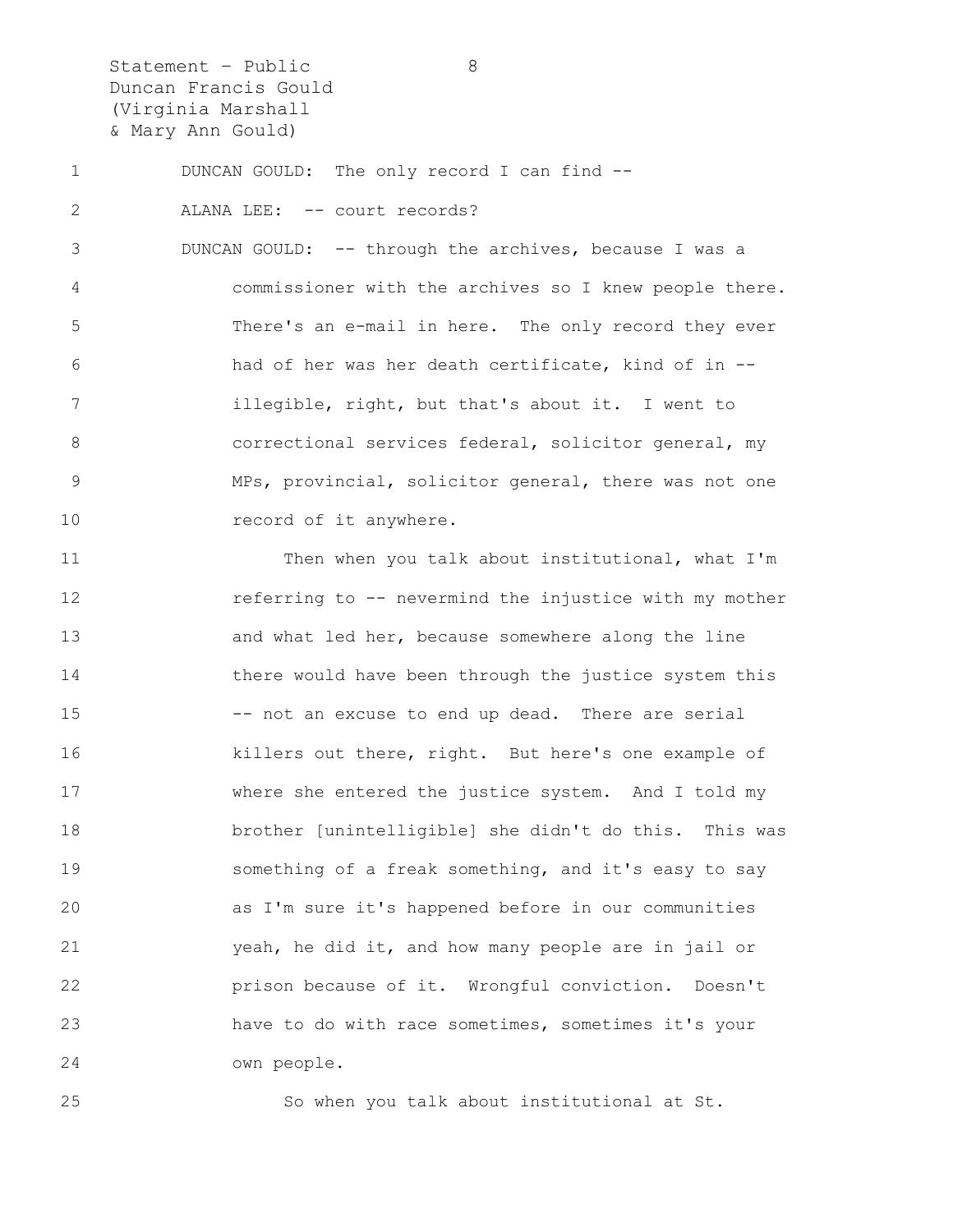Statement – Public 9 Duncan Francis Gould (Virginia Marshall & Mary Ann Gould)

1 Rita's Hospital, I'll go on from there. I have 2 documents relating to my mother here. My late 3 grandmother, in 1979 she went in for anaemia, a 4 check-up. She only had a bruise on her arm. She fell 5 drunk. Went to visit her the day before she died. 6 She's sitting up in bed, I'm coming home tomorrow, you 7 know. She's this, that, and next day she was dead. 8 ALANA LEE: And this was your --9 DUNCAN GOULD: Next day she's dead. So -- and of course 10 you get the excuse anaemia, what's that, well, that's 11 low blood, whatever, you know, your white blood cells, 12 okay. You take that, right. And you're wondering all 13 **right, she was fine the night before.** I seen her, 14 right. She's dead the next day. 15 Late '80s, let's fast forward late '80s. My late 16 uncle Frank [unintelligible] they'd call him, he had 17 cancer. He had a tumour here. He was in St. Rita's. 18 Myself and my late brother Roy were doing shifts 19 staying with him, right, you know, as was our 20 tradition. He was in no great danger. He was resting 21 well. It was my turn to take the shift. It was

22 11:00 p.m. at night I got there. Roy was -- just said 23 okay, I'll catch you later. This is how fast it was. 24 My uncle is sleeping comfortably. I sit down, start 25 reading. Nurse comes in. I distinctly remember it.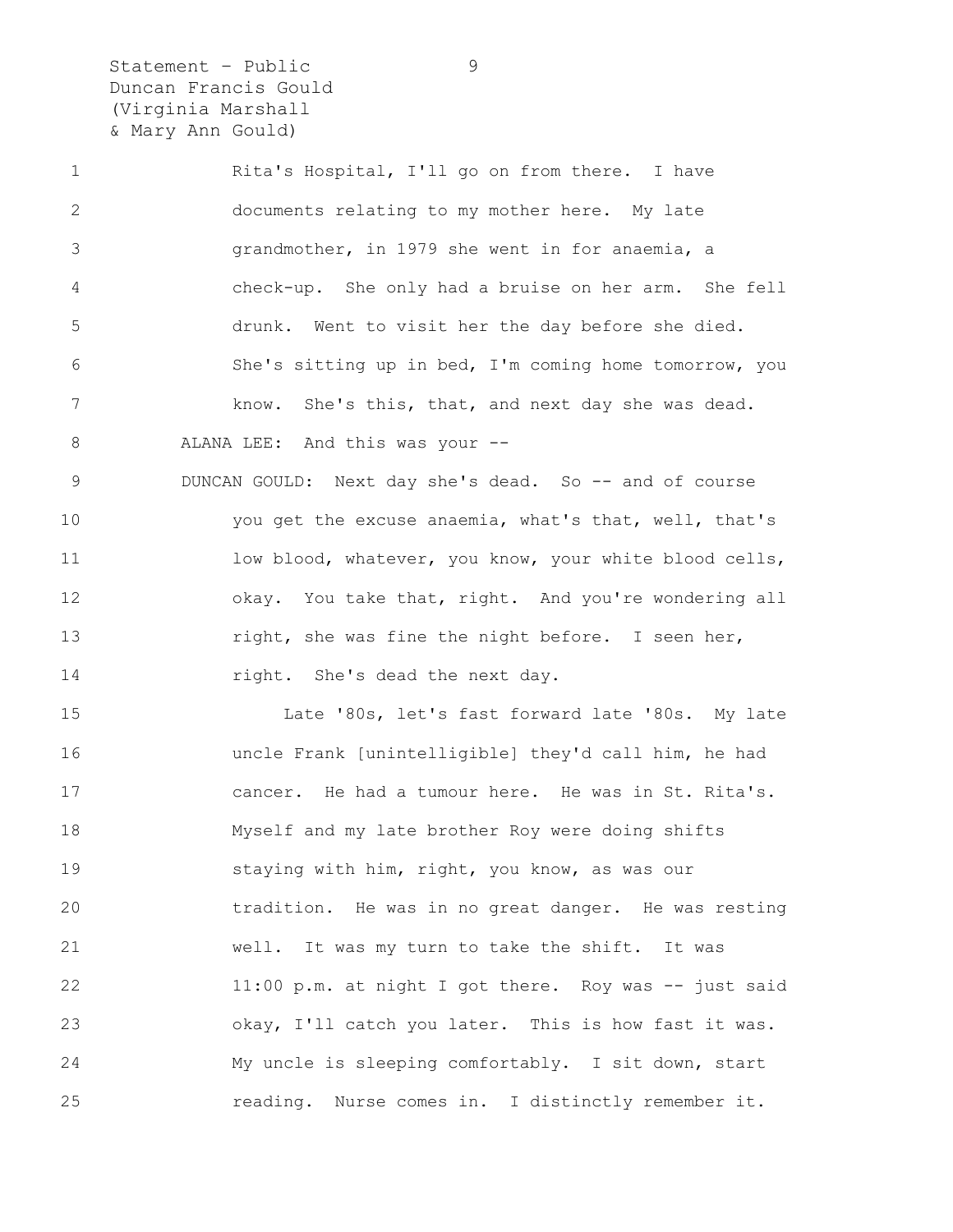Statement - Public 10 Duncan Francis Gould (Virginia Marshall & Mary Ann Gould)

1 You get up and leave, let the nurse do their business. 2 I'm out in the hallway. She comes out, I go back in, 3 continue reading. Not within 30 seconds, a minute, 4 that fast, you just know the breathing changed. 5 Within 10 seconds, that's it, he just died. So he -- 6 nurse, nurse. There's phones in the hallway. I'm on 7 the phone calling my brother. He had just gotten in 8 the door because that's how fast you could get from 9 St. Rita's to Membertou, right, and he just got in the 10 door, picked up the phone and I said Roy, Roy, he just 11 died. What? He's just incredulous. He goes you're 12 fucking kidding. I said no, he's dead, man, he just 13 died. You're not thinking of what -- you're just not 14 thinking.

15 Then you fast forward to the early '90s. I had 16 Another uncle Charlie, cancer, stomach cancer, taking 17 treatment. He was doing fine. He was living in 18 Westmount with his wife. They admitted him. We're 19 all there. He was sitting up in bed. He was fine. 20 His wife was in the waiting room down at the end. I 21 stood by the door. Being a young, you know, warrior 22 I'm going to stand vigil at my uncle's room, and just 23 tell them you've got a family, you're going home, 24 you're going to look after your family. And he was 25 fine. He was alert, you know. He was sitting up in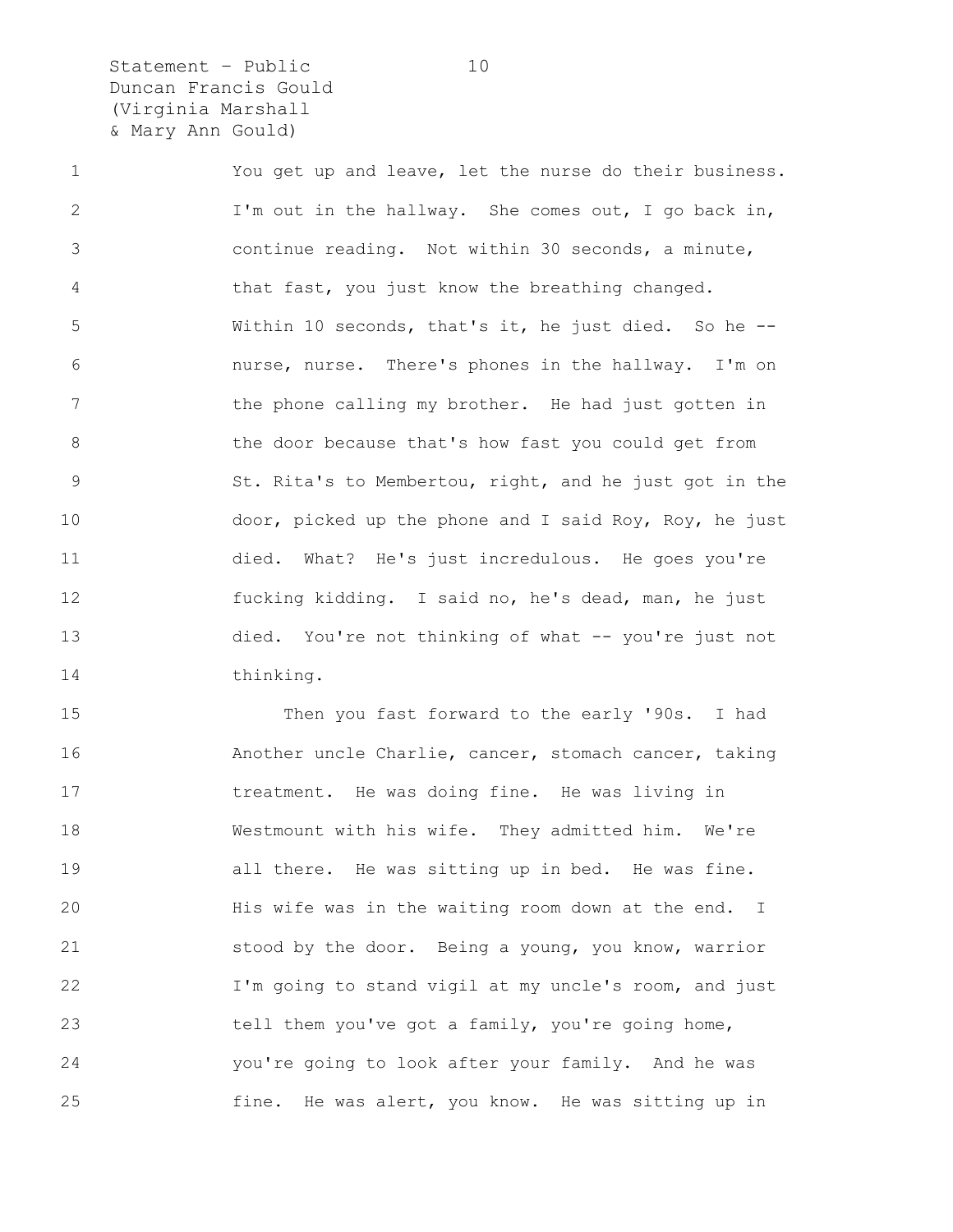Statement - Public 11 Duncan Francis Gould (Virginia Marshall & Mary Ann Gould)

1 bed. And I'm going yeah, yeah, okay, I'll go, I'm 2 going home. So I leave and there was a curtain around 3 him but I stay outside his door, and I'm there not 4 even a minute and the nurse goes in, and it's okay, 5 she does her business, right. Fine, she leaves. I go 6 back in, just to -- I wait for about not even a 7 minute, 30 seconds maybe. I go in to check on him. I 8 lift the curtain and his jaw is going like this and 9 his eyes are like -- he's already dead, and I -- 10 because I'm talking to him, you know, so I'm thinking 11 he's answering me, right. It takes me a second to 12 catch on and -- that he's dead. So this couple come 13 in, Allan and Dolly, and they said go get Meg, she's 14 at the end of the hallway, and then she came running 15 up and -- on the button, right, nurse, nurse, and I 16 wonder holy fuck -- excuse my language. 17 ALANA LEE: No, it's okay, it's okay. 18 DUNCAN GOULD: Taken altogether right, now, end up between 19 **195 and '97 I had the privilege of serving in an** 20 elected role, Union of Nova Scotia Indians Vice 21 President for Cape Breton. There was this 22 African-Canadian man who I knew from the pier, he was 23 a few years older than me, he was an orderly, and he 24 approached me more than one occasion and he distinctly

25 said -- he said there's people killing your people in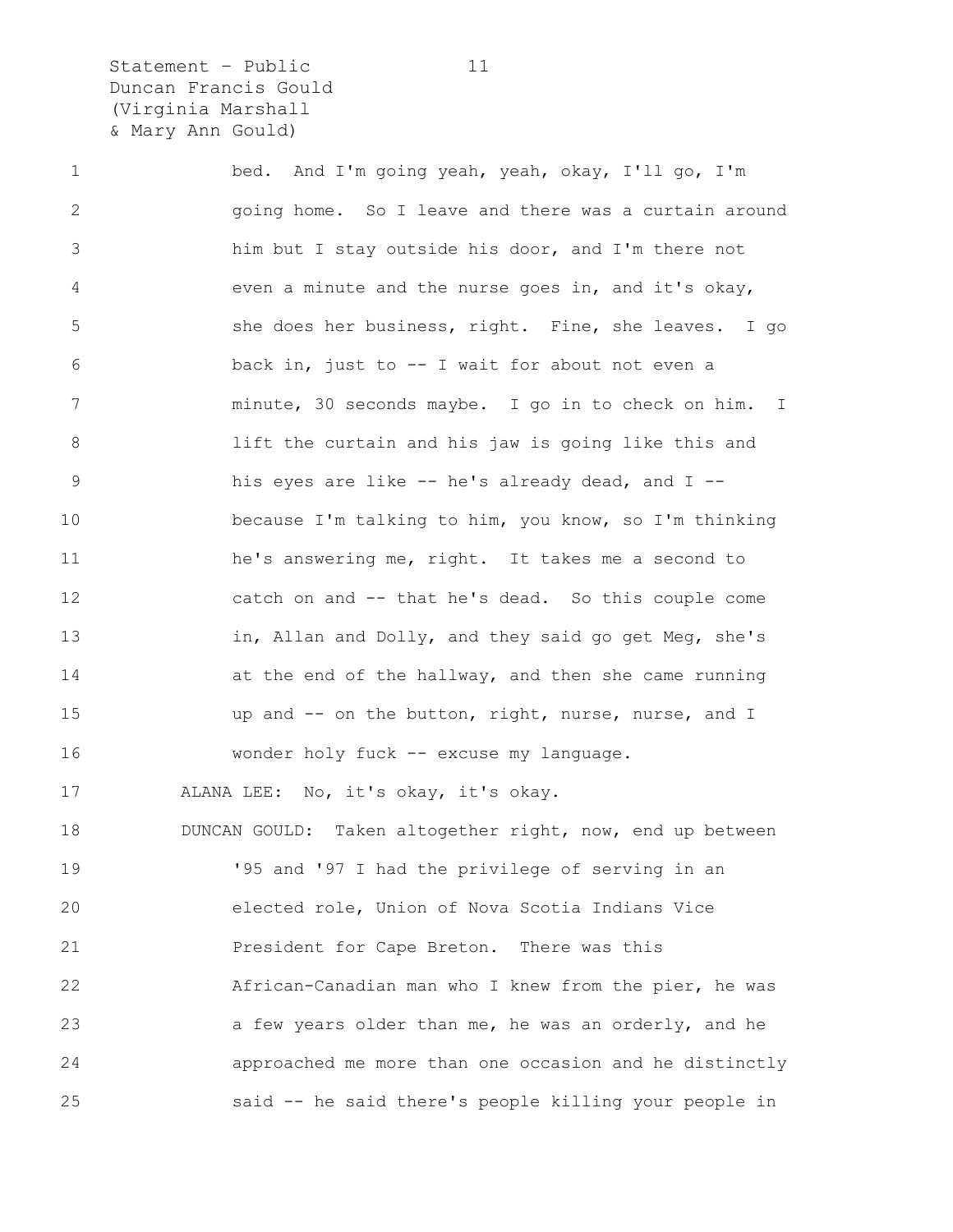Statement - Public 12 Duncan Francis Gould (Virginia Marshall & Mary Ann Gould)

1 the hospital. First time -- it's kind of generalized 2 comment that at first it doesn't -- what? He said no, 3 man, he said there's people literally murdering your 4 people in the -- and he was -- and he was adamant in 5 that f-ing hospital. So I took this to our executive 6 and people who were with the Union of Nova Scotia 7 Indians, our president Toby Marshall (phonetic), our 8 secretary Carla Gould (phonetic), our senior adviser 9 Dan Christmas, who's now a senator. There was no 10 written -- anything to do with it, I just brought it 11 to their attention, and this is really something we 12 should look at, not to mention all of the other -- a 13 lot of other things we should be looking at, right. 14 But I did share the story with a counsellor here whose 15 brother passed away. So when I explained this -- all 16 of them to him he said well, when so and so died, he 17 shouldn't have died when he did. I said well, there's 18 a black widow in -- or angel of death if that's what 19 you want to call them and they're everywhere. There's 20 serial killers in Thunder Bay hunting their kids, 21 right. Who's to say that some racist nurse wouldn't 22 come in and ... I'm of the opinion that I witnessed 23 two murders of my uncles, Frank Gould and Charlie 24 Gould. I truly believe that my late grandmother was 25 murdered and I truly believe that my late mother was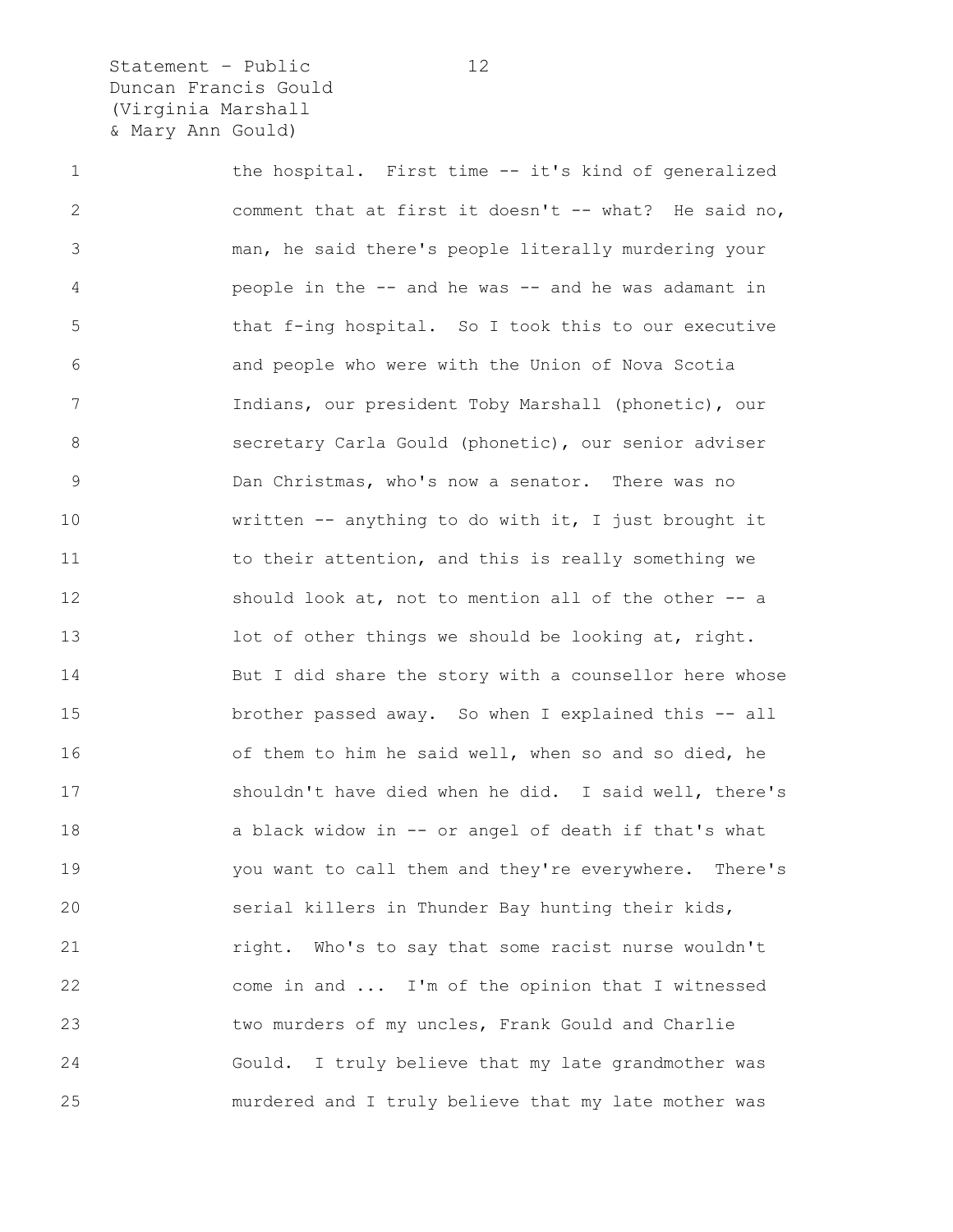Statement – Public 13 Duncan Francis Gould (Virginia Marshall & Mary Ann Gould)

| $\mathbf{2}$   | ALANA LEE: And when you told us -- when you -- when you    |
|----------------|------------------------------------------------------------|
| $\mathcal{S}$  | were talking about your late mother you had said that      |
| 4              | she was fine, she was in the hospital, and she had         |
| 5              | asked for a hairbrush?                                     |
| 6              | DUNCAN GOULD: My brother Clarence said she was up, she was |
| $\overline{7}$ | fine, all she asked for, a hair brush. Next day she        |
| $8\,$          | was dead. There's no way she should have died. She         |
| $\mathcal{G}$  | was not -- there was nothing. She was up. Same with        |
| 10             | my grandmother Mary ann Gould. She was sitting up in       |
| 11             | bed, she had her hair done and everything, and she was     |
| 12             | coming home the next day. Next day the phone calls         |
| 13             | are going and the next day she's dead.                     |
| 14             | ALANA LEE: Have you ever received a coroner's report, a    |
| 15             | cause of death?                                            |
| 16             | DUNCAN GOULD: No.                                          |
| 17             | ALANA LEE: So other than -- you had mentioned infection.   |
| 18             | That's kind of the only information that you ever          |
| 19             | heard, of a possible infection?                            |
| 20             | DUNCAN GOULD: My late brother died in '04, December '04.   |
| 21             | He was found dead in his home. Automatically the law       |
| 22             | says you get an autopsy. That's unexplained death,         |
| 23             | right. Very next day -- and this is what happens a         |
| 24             | lot to our people -- they're automatically labeled as      |
| 25             | OD or drunk. Well, how do you determine that unless        |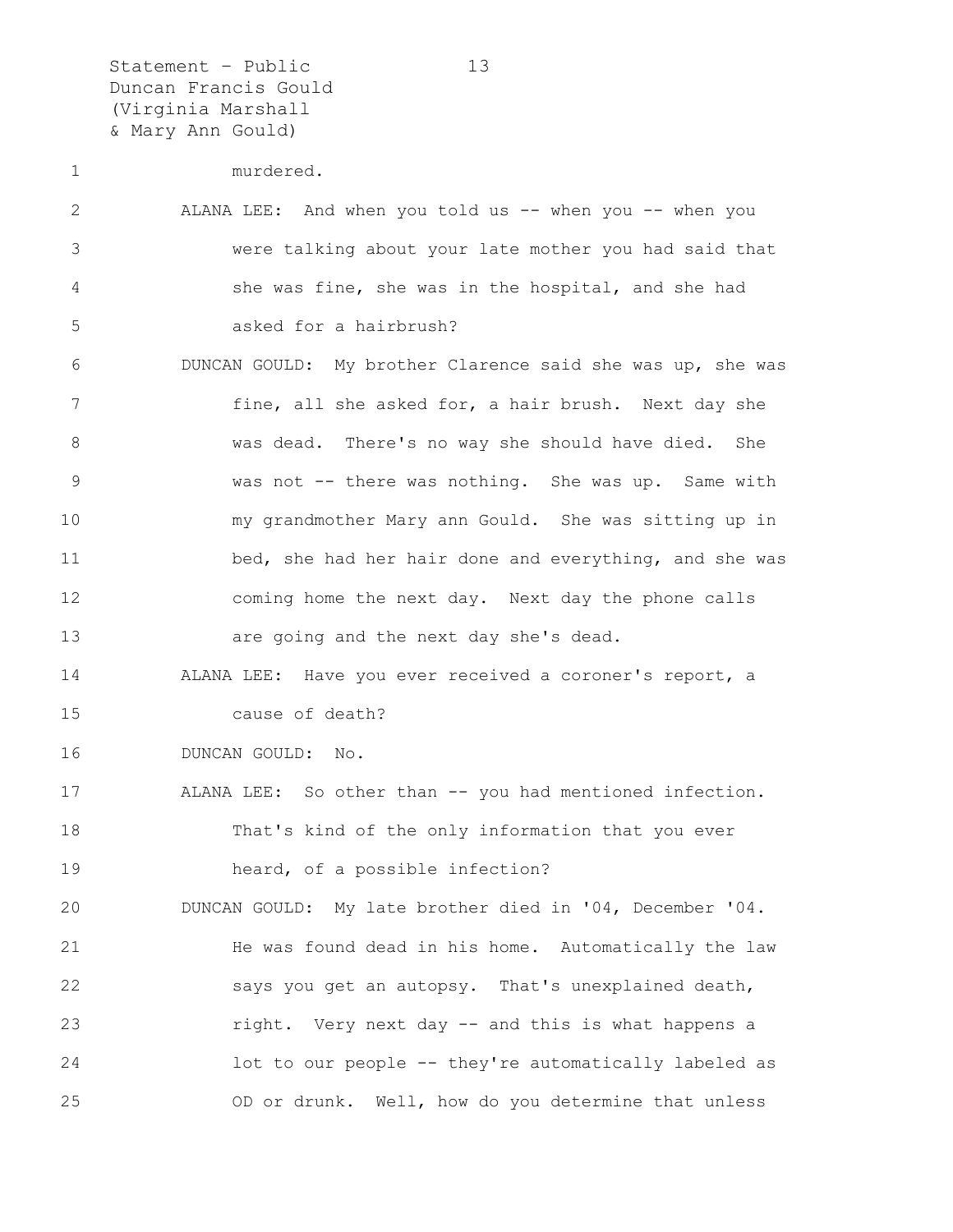Statement – Public 14 Duncan Francis Gould (Virginia Marshall & Mary Ann Gould)

1 you do a proper toxicology autopsy. You don't. You 2 cannot tell if a person is inebriated, but to come to 3 that conclusion, that happens so often -- and I forgot 4 your question. I'm sorry, I'm just ranting here. 5 ALANA LEE: You're answering it. You're answering it as 6 you go. So in terms that -- you've never gotten an 7 autopsy or a coroner's report for --8 DUNCAN GOULD: I -- oh, getting back to Roy, I went to the 9 Mounties, Dana Joe (phonetic), the very next day and I 10 said where's the coroner, because when he was found 11 dead I was called and I lived in town. His best 12 friend was there who found him and the Mountie. The 13 Mountie wouldn't leave the room where the body was. I 14 asked for an autopsy because I knew that this is an 15 unexplained death. My brother shouldn't have died. 16 This is what I know, he should not be dead. But the 17 Mountie, Dana Joe, came up to me the next -- he 18 stopped me in my car, he said the coroner -- the 19 county coroner said there was no reason for an 20 autopsy. I said how did he die. Natural causes. 21 This is what you're told, right. I still don't know 22 how he died. So this is part of the institutional 23 abuse problem. They don't even list their people how 24 -- now they don't even list their race. They list 25 white, Caucasian, black, Asian, Muslim, Indo, right.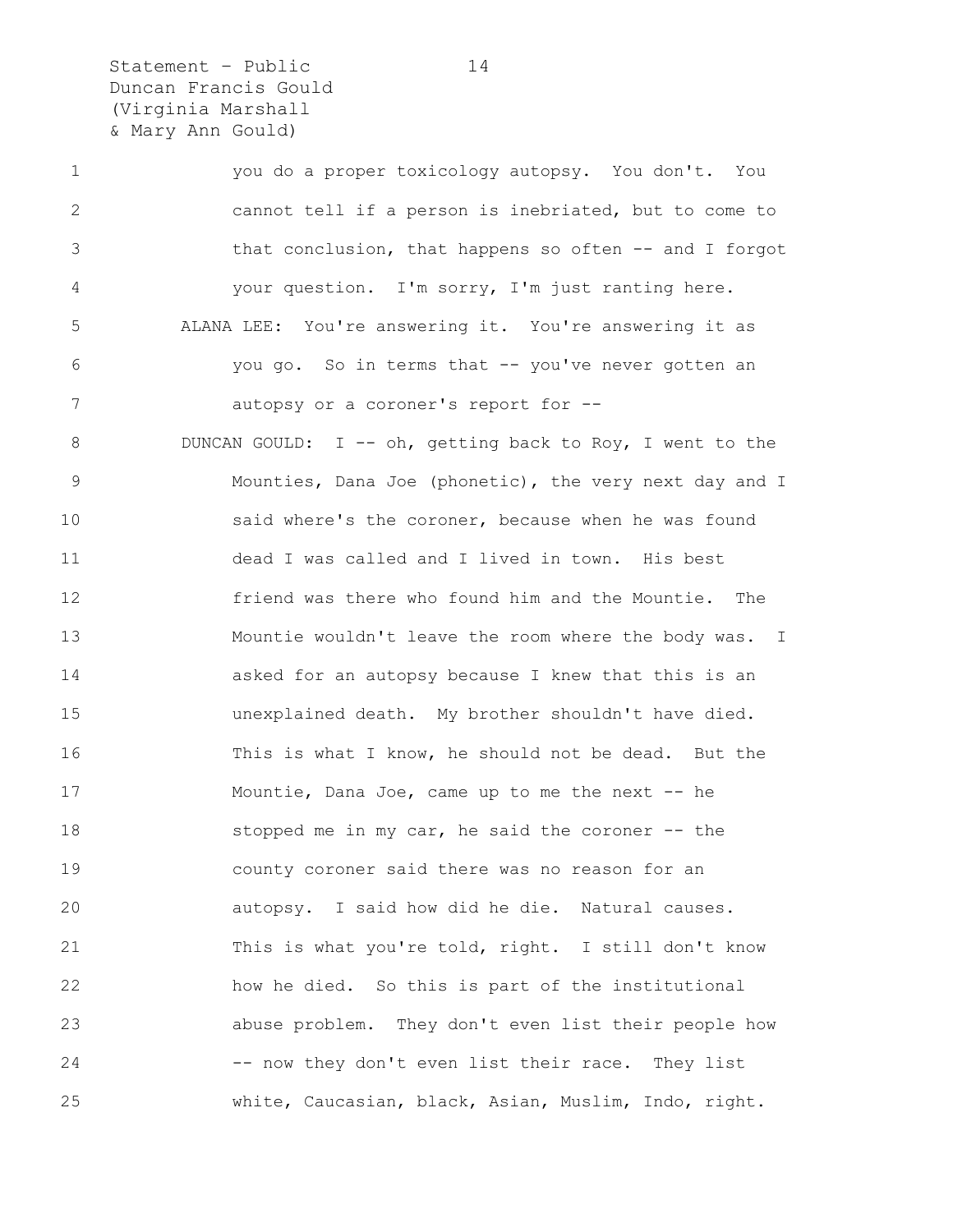Statement – Public 15 Duncan Francis Gould (Virginia Marshall & Mary Ann Gould)

1 They don't register Native people anymore, statistics, 2 so they're really wrong here. But, anyway, that's the 3 story in a nutshell.

4 ALANA LEE: Mm-hm.

5 DUNCAN GOULD: Yeah, just -- not your typical -- you know, 6 everybody thinks that you end up -- you enter a 7 certain door and that's going to lead you to your 8 ultimate, your death, right, whether it's the street, 9 whether it's abuse, whether it's -- in there one time 10 or another, but there's other ways.

11 ALANA LEE: Sometimes it's the institutions that we're 12 **putting trust in that -- those are the doors.** 13 DUNCAN GOULD: Just like people will -- will crap on the 14 Catholic church, some people will praise it. Just 15 like some people will say this about the medical 16 establishment, right, you will have some people that 17 swear by it. That shouldn't mean anything. That 18 shouldn't discount what other people are saying. And 19 you hear that a lot. You're easily discounted. Well, 20 I didn't have that problem, or when you mention 21 racism, oh my god, it's like how dare you. Well, it's 22 very real, you know. This is what affects you. This 23 is why you get fourth-world healthcare and angels of 24 death. My belief.

25 ALANA LEE: Yeah.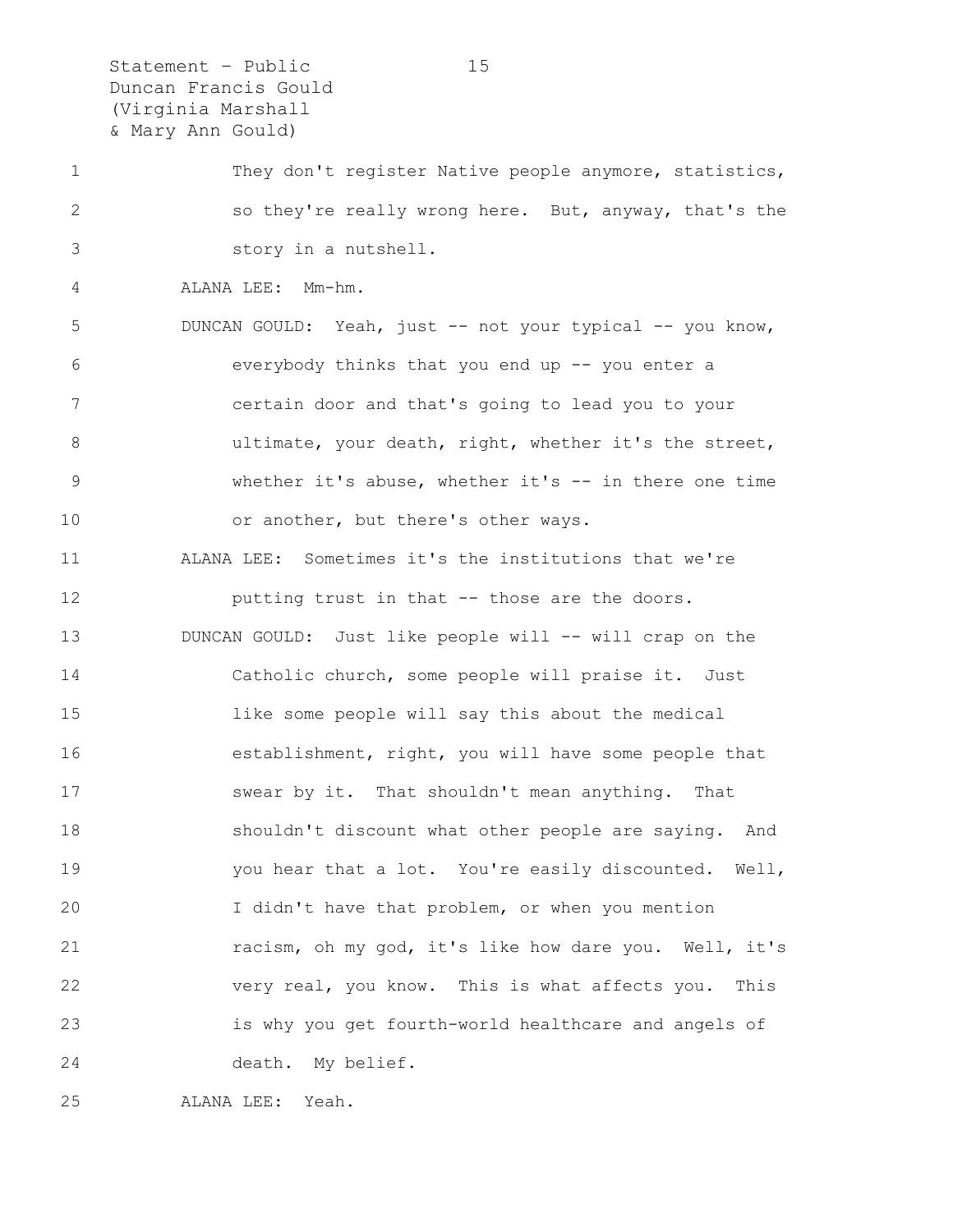Statement – Public 16 Duncan Francis Gould (Virginia Marshall & Mary Ann Gould)

1 DUNCAN GOULD: So --

2 ALANA LEE: Did -- did your mother or grandmother attend 3 residential schools? 4 DUNCAN GOULD: I don't even know that. I'm trying to find

5 that out, if my -- if I look around I said well, where 6 -- who can I find out, because we never had those 7 discussions, and Roy passed in '04 and he never talked 8 about it if he did. But I'd like to know if my late 9 mother went. If there's a registry, right. 10 ALANA LEE: Mm-hm. So what was life like growing up for 11 you without your mother? Did you grow up with your 12 father then?

13 DUNCAN GOULD: No. My father was from Eskasoni and I never 14 met him until I was 20 and he came home to basically 15 pass away. He had cancer. He lived in Toronto most 16 of his life, Toronto and Boston. I was raised by my 17 grandmother and grandfather. He passed when I was 18 five. My grandmother passed when I was 20 or 21. '79 19 She passed away and I was raised by older brother --20 two older brothers and two uncles. Three uncles, 21 really. And that's the story. I have lots of 22 questions for the right people, but I was ambivalent 23 about where do I go after all of this and then you 24 guys came to town and, well, maybe this is a way to --25 I wanted the story recorded as well, too, because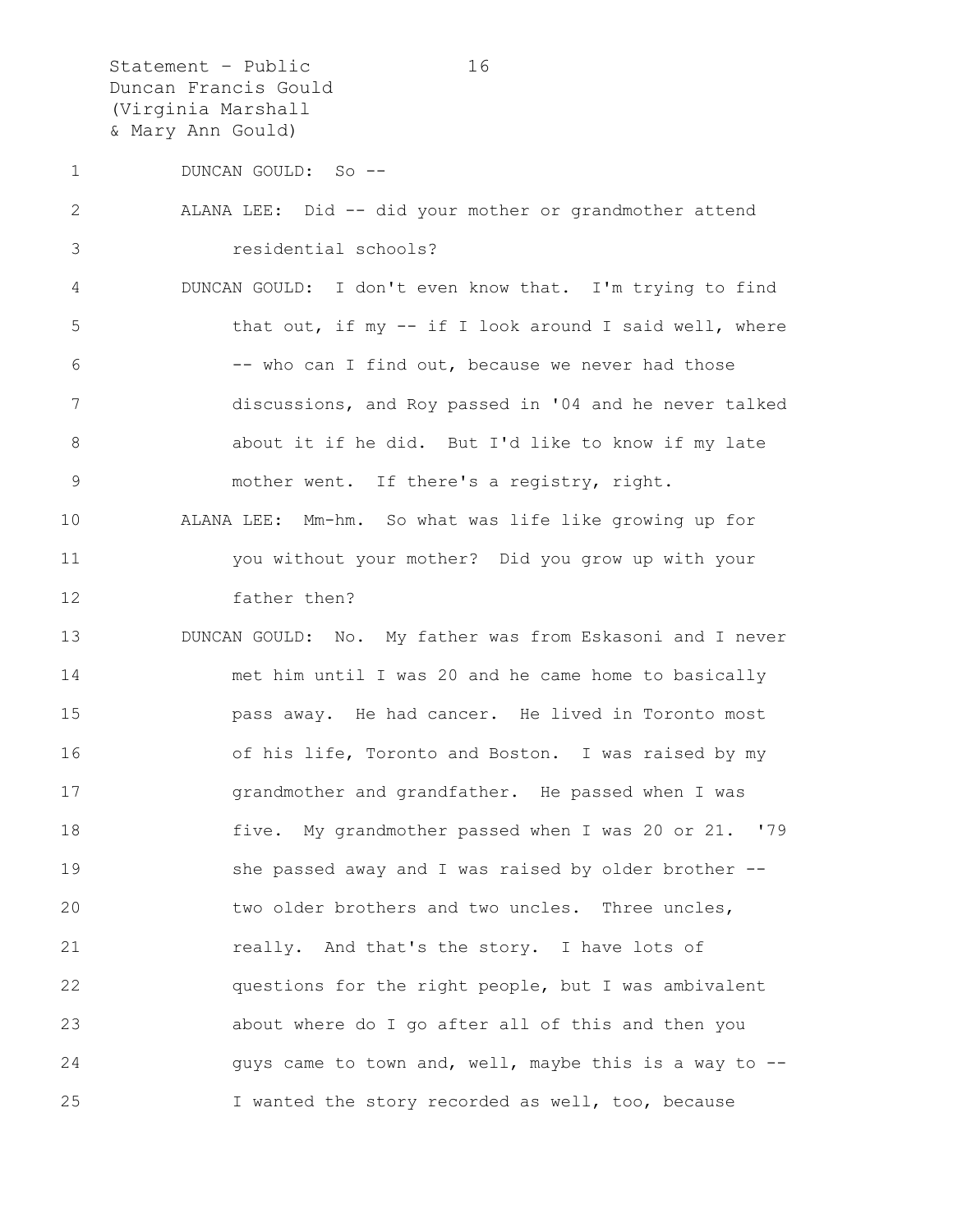Statement – Public 17 Duncan Francis Gould (Virginia Marshall & Mary Ann Gould)

1 there was no other avenue. And this is not something 2 you talk about -- I shared this with only about two 3 other people, one Native and one non-Native, because 4 when you share a story like that and it involves in 5 your own community and you're talking about what you 6 think is murder, right, people look at you like -- 7 they don't really take you serious unless it happens 8 to them. 9 ALANA LEE: Yeah. 10 DUNCAN GOULD: Or dependant on where you're -- what family 11 you're from. And that's the parochial stuff you find 12 in our communities, you're either believed because 13 you're connected or you're -- you're on the fringes 14 and you're not believed, right. 15 ALANA LEE: Mm-hm.

16 DUNCAN GOULD: That happens.

17 ALANA LEE: Mm-hm. Absolutely.

18 DUNCAN GOULD: And it's part of the institutional abuse.

19 ALANA LEE: So you mentioned you have lots of questions and 20 I see you have documents in front of you.

21 DUNCAN GOULD: Well, this is what my friend did at the 22 library. She did a chronological of what I was doing, 23 right. And it sets out pretty well, and that's mine. 24 Her name is Faye McDougall (phonetic) and that's that. 25 I would invite you to make a photocopy of that.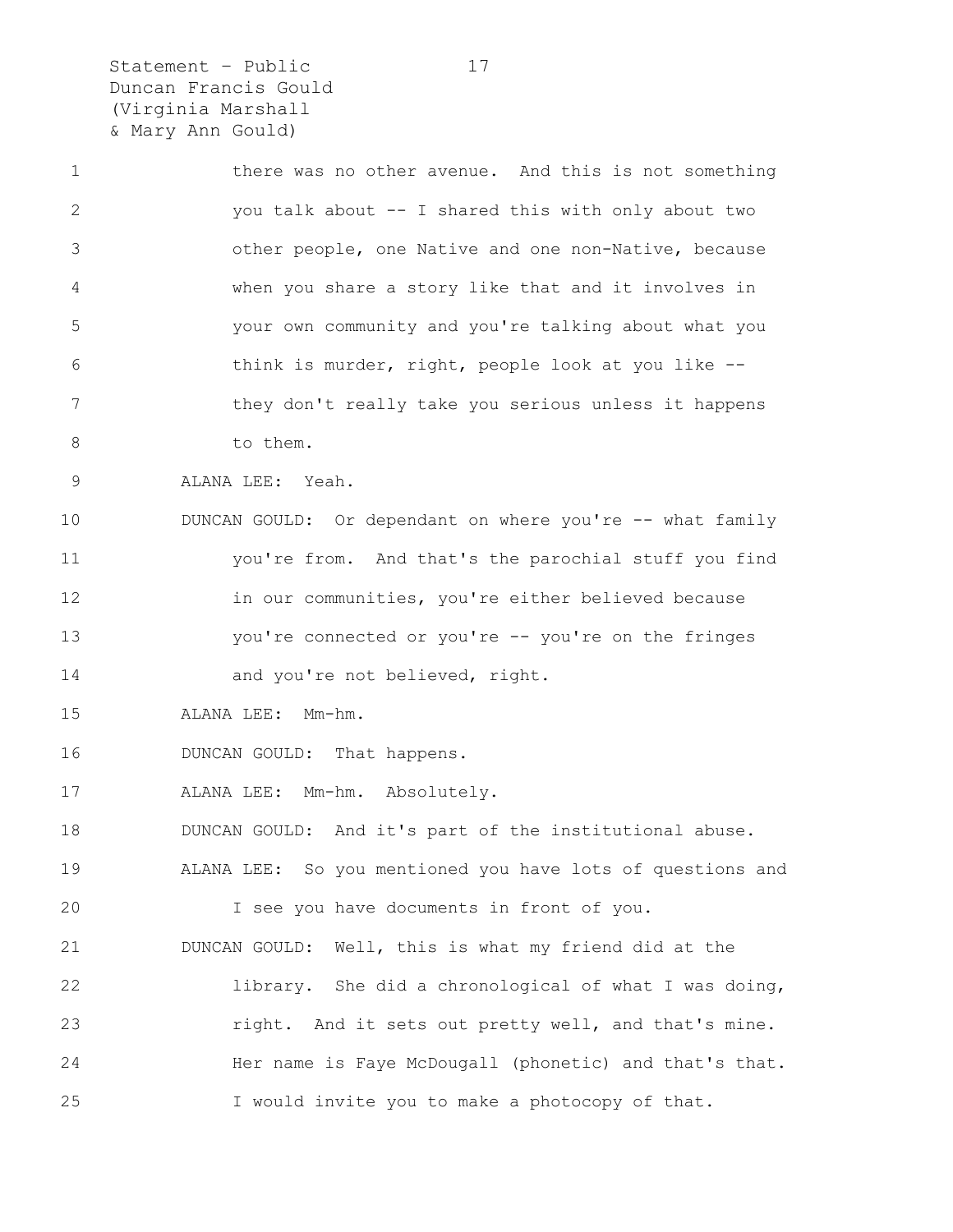Statement – Public 18 Duncan Francis Gould (Virginia Marshall & Mary Ann Gould)

1 ALANA LEE: Okay.

2 DUNCAN GOULD: This is newspaper articles.

3 ALANA LEE: Okay.

- 4 DUNCAN GOULD: And what I have circled is articles that are 5 pertinent.
- 6 ALANA LEE: Is it all right if we just kind of -- we kind 7 of just want to hold -- if you want to hold them up 8 and kind of just show the camera --

9 DUNCAN GOULD: Okay.

10 ALANA LEE: -- so as you explained, yeah, so that the 11 commissioners have a chance to see what you're talking 12 about.

13 DUNCAN GOULD: All right. These are newspaper articles 14 from 1954 that outline the case against my mother, 15 Virginia Marshall. These are other articles as well. 16 These are photocopies that were dug up by Catherine 17 Arseneau of the Beaton Institute. I had original 18 copies and there was a photo album and I loaned them 19 to one of my late brothers and they got lost. There 20 were much bigger articles. They were more in depth 21 that had to do with at the time of the trial. But 22 within these articles it outlines what happened. And 23 in the bigger article -- and there was a copy 24 somewheres -- it outlines about the Fatality Inquiries 25 Act which led to the murder charge.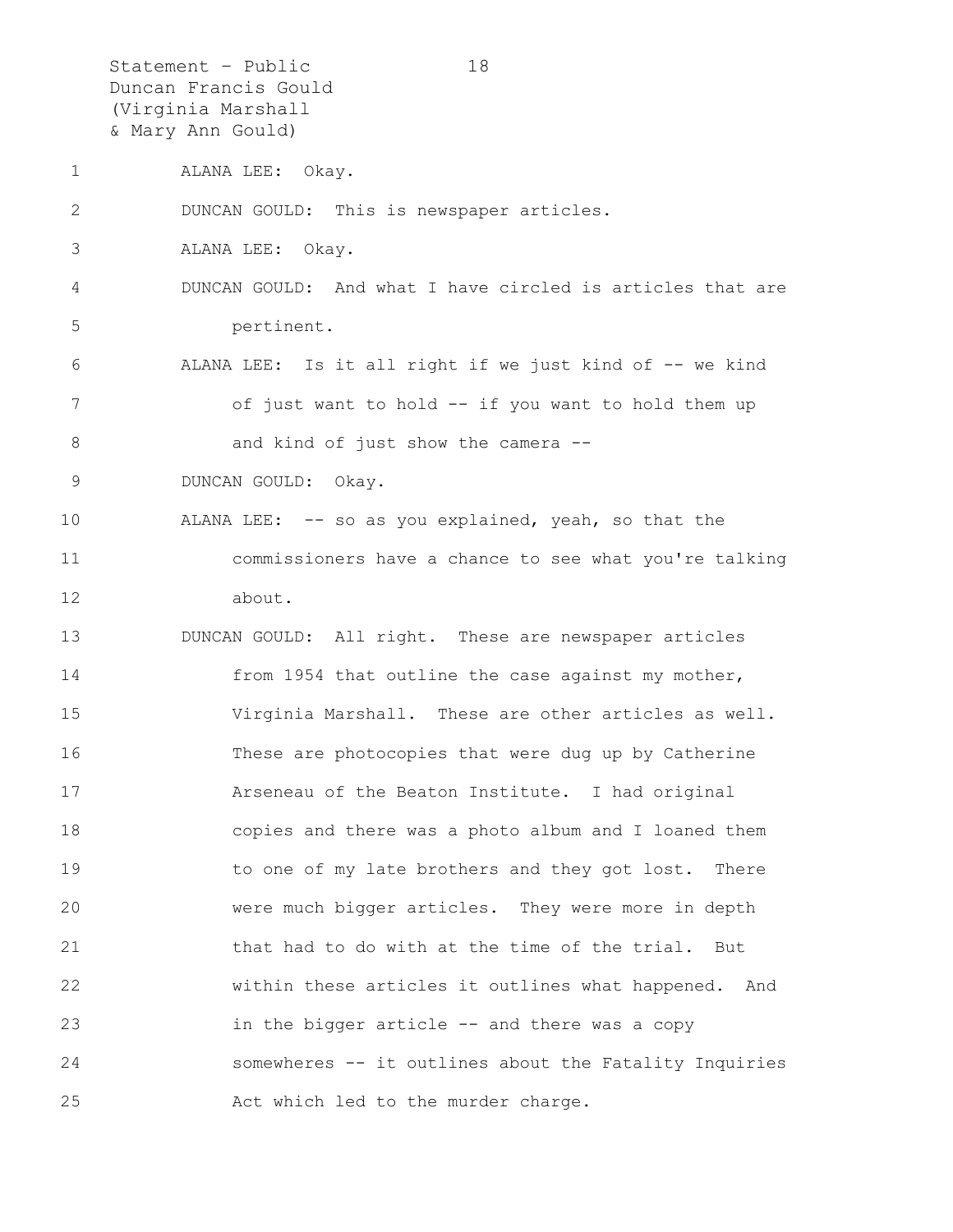Statement – Public 19 Duncan Francis Gould (Virginia Marshall & Mary Ann Gould)

1 ALANA LEE: Mm-hm. And do -- you have those -- do you have 2 that? Yeah, right there. 3 DUNCAN GOULD: Yeah, those are the photocopies. These are 4 just -- photocopies are from responses from the 5 Provincial Public Prosecution Service. 6 ALANA LEE: We'll make copies of that. 7 DUNCAN GOULD: Oh yeah, you can make photocopies. My 8 members of parliament, Geoff Regan and Bernard 9 Valcourt, who was the Minister of Indian Affairs, 10 they're telling me we've got nothing, go back to 11 Amherst regional office for -- and this is where it 12 says Nova Scotia Archives have not been able to locate 13 any records, and here it is in the newspapers. And 14 gee, they can find records, you know, when they really 15 want to, and then somebody was telling me that no, we 16 can't find these records. So Department of Justice, 17 Province of Nova Scotia, bupkis again. Department of 18 Justice, Legal Services Division, Public Prosecution 19 Service, the Freedom of Information and Protection and 20 Privacy Act where I submitted, and I got answers from 21 Linda Laskin (phonetic), Crystal McGraw (phonetic), 22 administrators, that they cannot locate anything. 23 This is a copy sent by Minister of Public Safety and 24 Emergency Preparedness sent to Honourable Geoff Regan 25 regarding correspondence Parole Board of Canada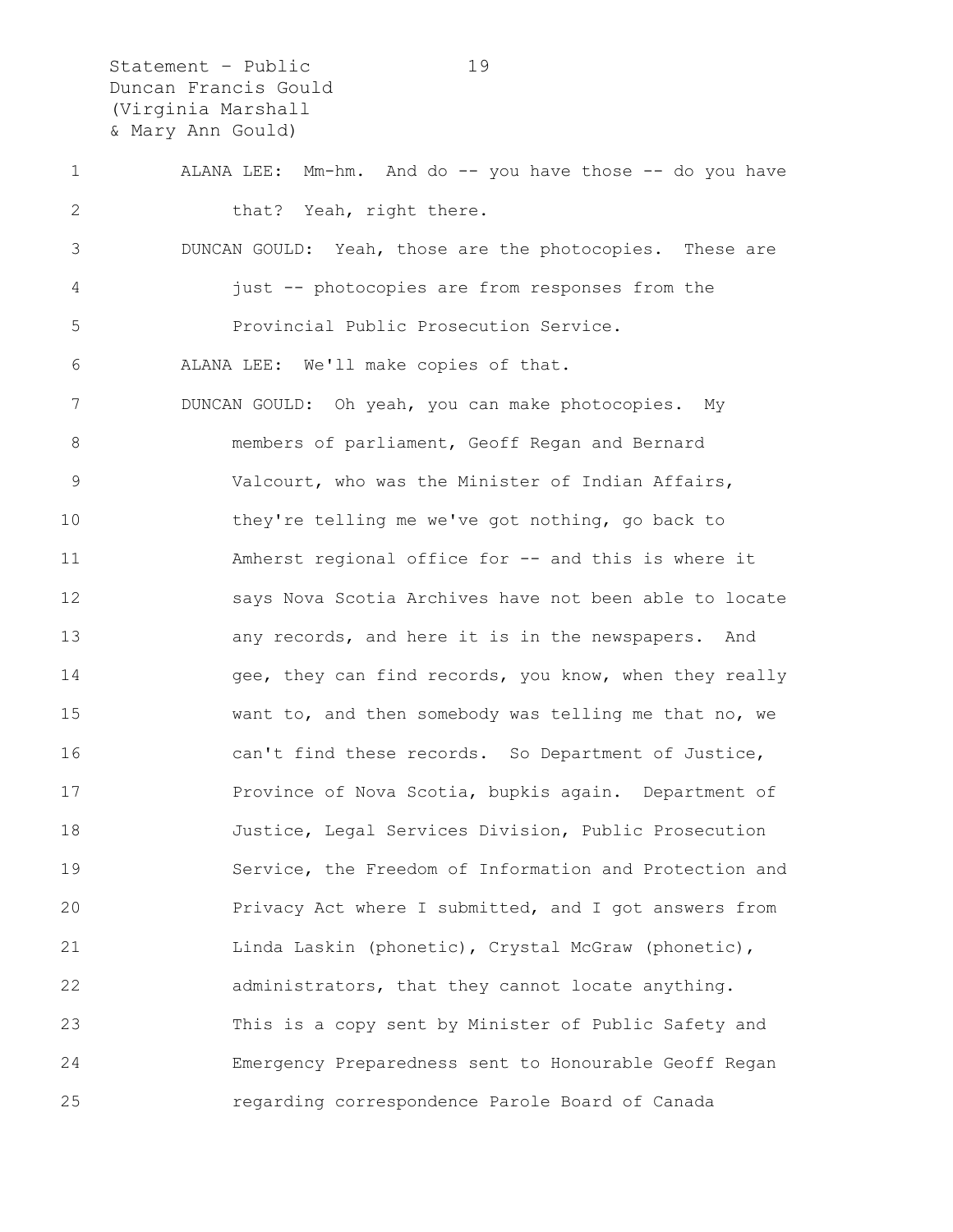Statement – Public 20 Duncan Francis Gould (Virginia Marshall & Mary Ann Gould)

1 because she was convicted, right. 2 ALANA LEE: Mm-hm. 3 DUNCAN GOULD: Parole Board of Canada doesn't have any 4 records. Right here. 5 ALANA LEE: Wow. 6 DUNCAN GOULD: Parole Board does not have any records. 7 Somebody has the records somewheres, and this is 8 just -- this was one of the guys with the public 9 archives in Nova Scotia that was trying to find 10 information on John Marshall, the man my late mother 11 was convicted of killing, and they can't even really 12 find anything in there. And this is the -- this is 13 What I sent to the premier one day. Never got an 14 answer back from him. I was just going about -- I 15 **just started work at Community Services in Sydney and** 16 the story came out on -- what's her name -- Viola 17 Desmond and they got me all interested again -- 18 ALANA LEE: Yeah. 19 DUNCAN GOULD: -- this was in 2010 -- so I wrote an e-mail 20 to the premier. This is another part of it. These 21 are the names of the investigating officers and the 22 judge who -- here it is.

23 ALANA LEE: Yeah, read it out loud.

24 DUNCAN GOULD: "Good morning, Lois. Here is what I can 25 gather from the articles. The story appears on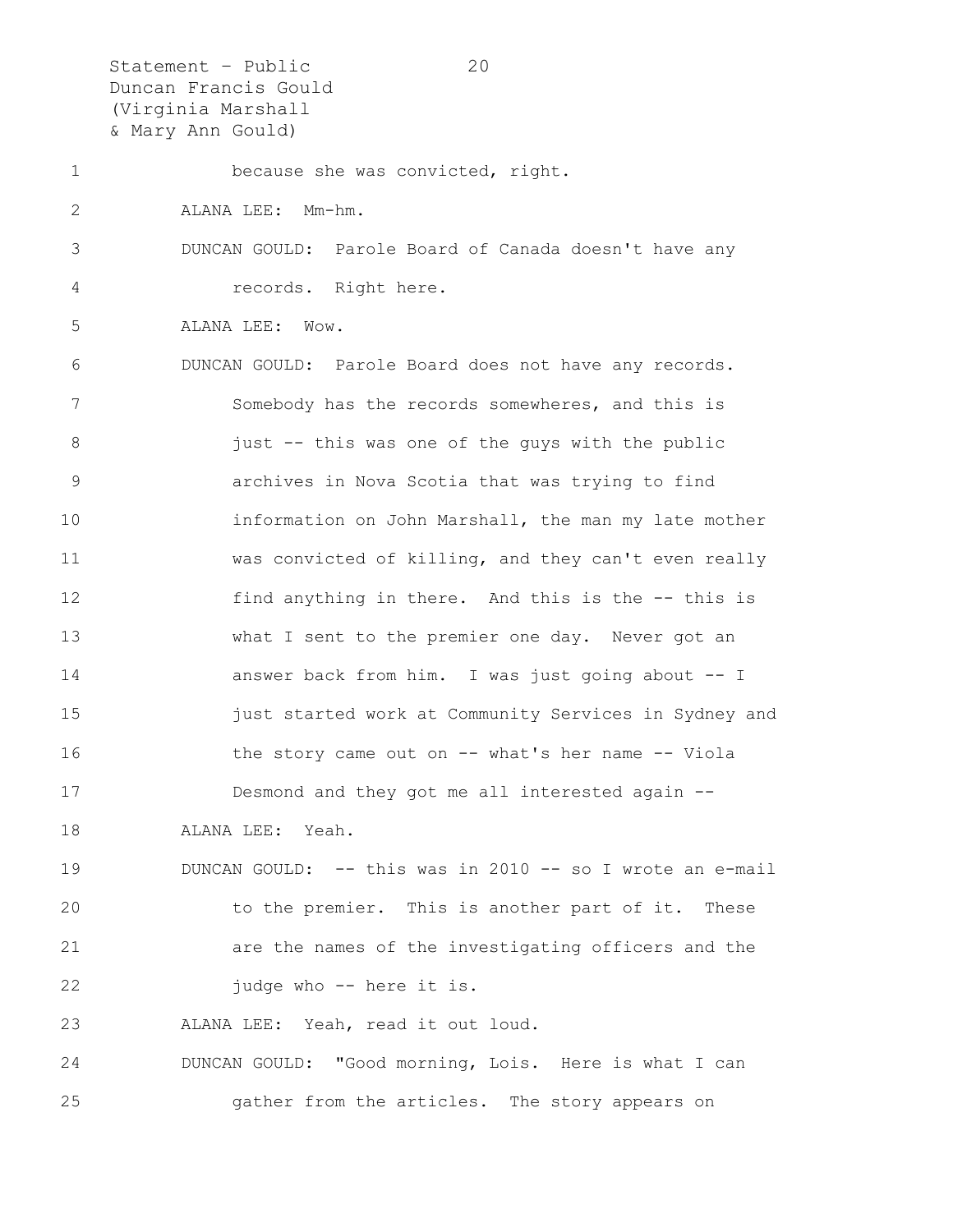Statement – Public 21 Duncan Francis Gould (Virginia Marshall & Mary Ann Gould)

1 June 21st issue National Aboriginal Day of the Cape 2 Breton Post 1954 as well as through October '54. I 3 think for the coroner's inquest there was a Justice 4 W.L. Hall and assistant crown prosecutor McGilvary 5 (phonetic). The names prosecutor Donald Finlayson 6 (phonetic), coroner A.D. Mugga (phonetic), and police 7 officers George McNeil and Mickey McDonald also appear 8 along with Dr. Art Ormiston (phonetic) and Reverend 9 R.J. Laffin (phonetic)." I remember Father Laffin, 10 he was our parish priest. "As well the Detective 11 Sergeant Norman McCaskell (phonetic), investigating 12 officer Jordy Foreman (phonetic), William McKinley 13 (phonetic) and Judge John F. McDonald figure in the 14 manslaughter trial which brought the verdict back in 15 five minutes." 16 ALANA LEE: Wow. 17 DUNCAN GOULD: Five minutes. No wonder they took it out of 18 the papers and --19 ALANA LEE: Mm-hm. 20 DUNCAN GOULD: There were nine witnesses including my late 21 grandmother, Mrs. Mary ann Gould, neighbour Leah Joe 22 (phonetic), and these are the only names of witnesses 23 in the newspaper. This is when I had the original 24 newspaper article.

25 ALANA LEE: Mm-hm.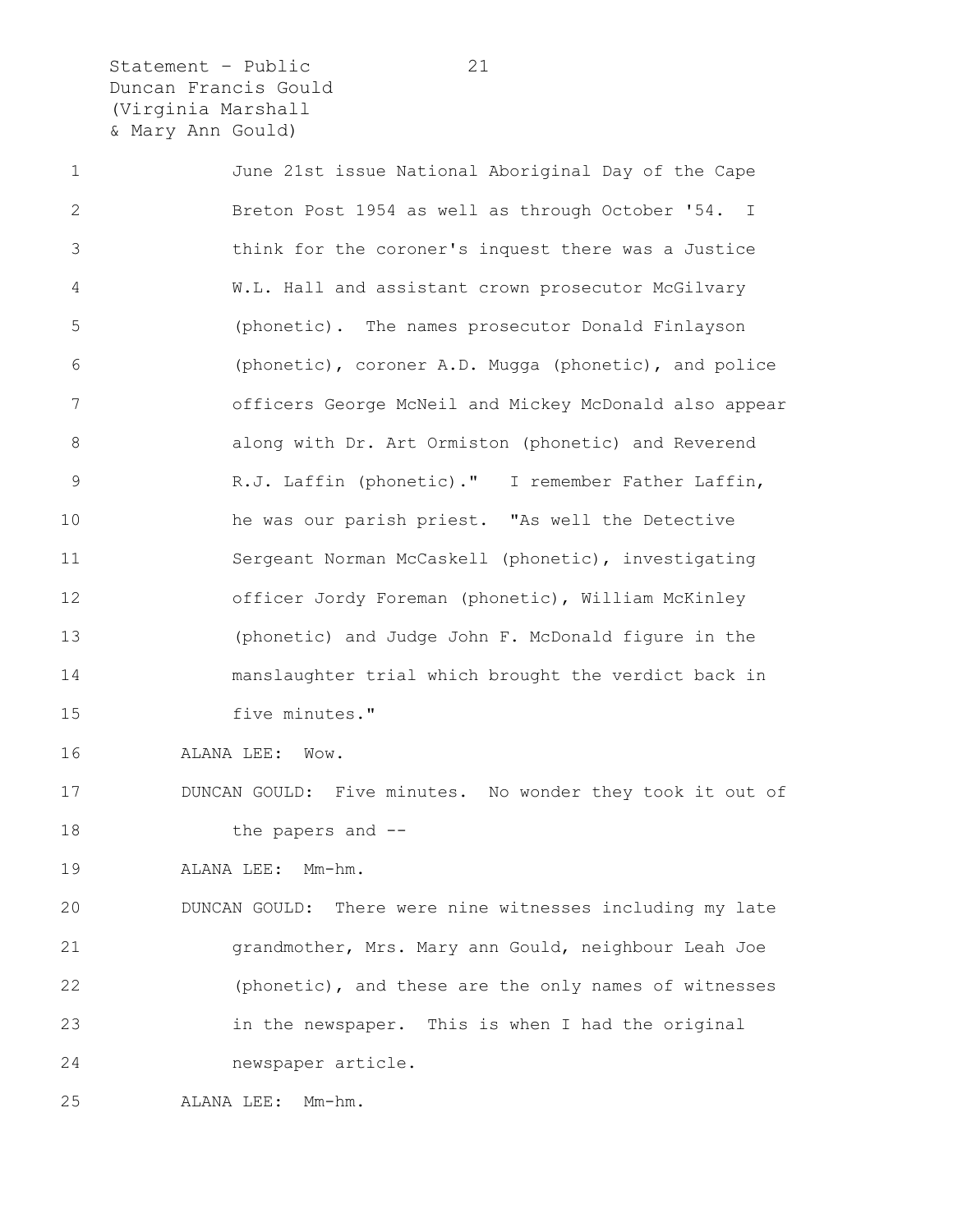Statement – Public 22 Duncan Francis Gould (Virginia Marshall & Mary Ann Gould)

1 DUNCAN GOULD: Yeah. I wrote this. And it's a copy of the 2 birth certificate. In the end they referred me to 3 this Lorena Fredette (phonetic) of the National 4 Archives Atlantic region, and I swear all she could do 5 was send these coded numbers to me and ask me if any 6 of them made sense to me, and I'm going what the hell, 7 I'm giving them exactly what I'm looking for and these 8 people are sending me back gibberish. Just goes to 9 show you, right. 10 ALANA LEE: Yeah. 11 DUNCAN GOULD: I'm not stupid. I'm explaining it to them 12 quite clearly. I'm giving them names, I'm giving them 13 dates, and she's coming back at me with codes that I'm 14 supposed to figure out. 15 ALANA LEE: Hmm. And it sounds like you have done a lot of 16 research into this on -- 17 DUNCAN GOULD: I've tried. 18 ALANA LEE: -- your own. Well, that's quite a bit and 19 you're meeting roadblocks almost at every step of the 20 way but still pulling more pieces out and gathering 21 that. And this time line here --22 DUNCAN GOULD: My friend Faye did -- like, the documents, 23 what I had given her, she just made this timeline of 24 what I'm trying to do. And the last -- you'll see it 25 on the very last page she was in touch with a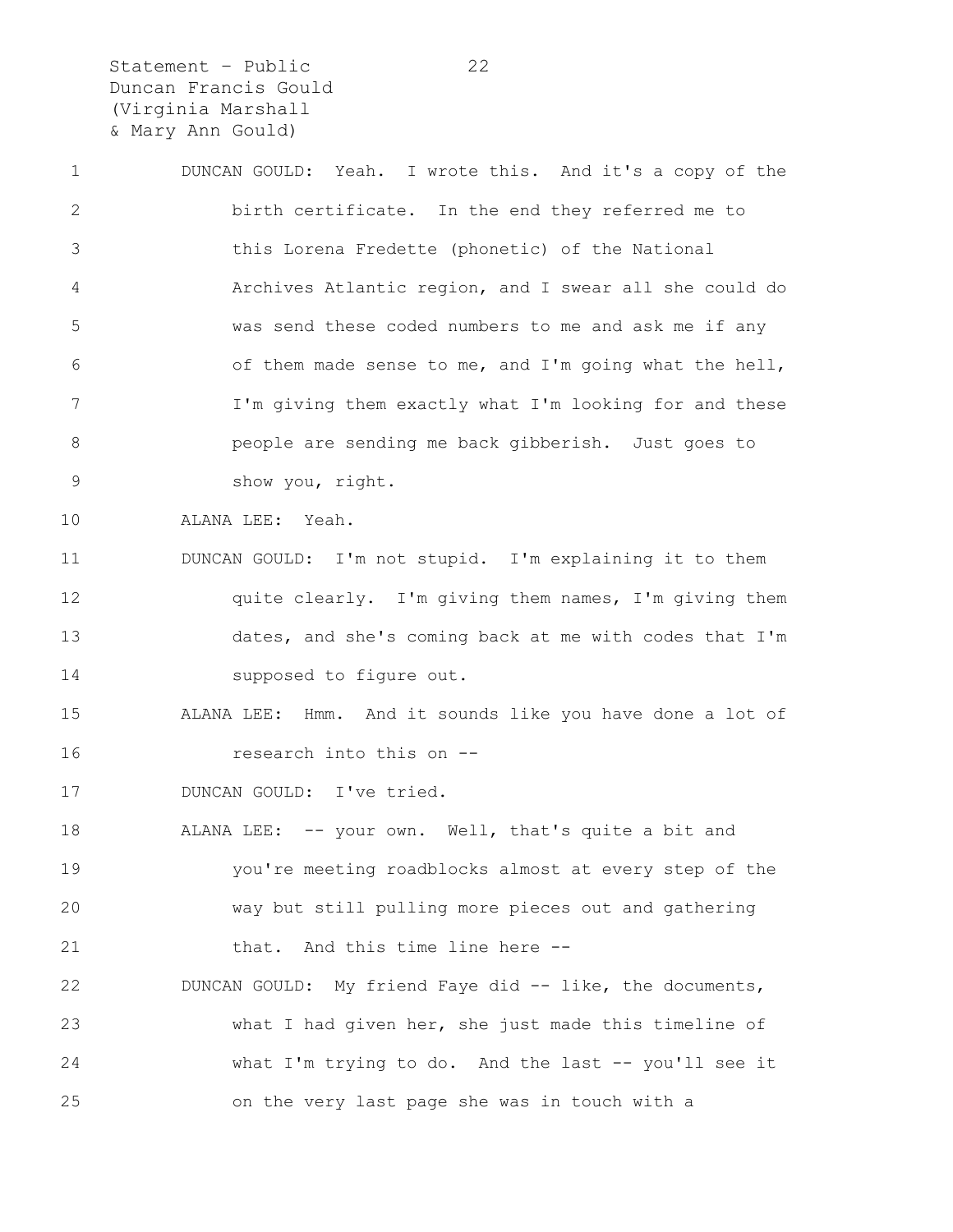Statement – Public 23 Duncan Francis Gould (Virginia Marshall & Mary Ann Gould)

| $\mathbf 1$ | librarian in Cumberland County and she got in touch      |
|-------------|----------------------------------------------------------|
| 2           | with a person right in Indian Affairs Amherst and        |
| 3           | asked them the question, you know, is there any way      |
| 4           | you can find -- she hasn't heard back from them. I       |
| 5           | said they'll never tell you. They're trained to --       |
| 6           | locked in the vault.                                     |
| 7           | ALANA LEE: So you -- and you would like to share this    |
| 8           | information with the commissioner.                       |
| 9           | DUNCAN GOULD: It's all I have. I'd be more than happy    |
| 10          | to -- and this is her birth certificate -- I'm           |
| 11          | sorry -- her birth certificate.                          |
| 12          | ALANA LEE: Your mother's, your late mother's?            |
| 13          | DUNCAN GOULD: Yes. Baptism certificate, sorry.           |
| 14          | [unintelligible] When the only thing you have is a       |
| 15          | purse that your late uncle bought in Mexico for her.     |
| 16          | It's a really neat purse. It's a baby crocodile on a     |
| 17          | -- I mean, if you're an animal lover I guess not,        |
| 18          | but                                                      |
| 19          | ALANA LEE: Mm-hm.                                        |
| 20          | DUNCAN GOULD: So I'm looking for answers. I really don't |
| 21          | know where to look anymore. This is for me a perfect     |
| 22          | example of institutional abuse. I have no doubt I        |
| 23          | witnessed murder, I'll say that.                         |
| 24          | ALANA LEE: And that was the murder of your uncle?        |
| 25          | DUNCAN GOULD: My two uncles.                             |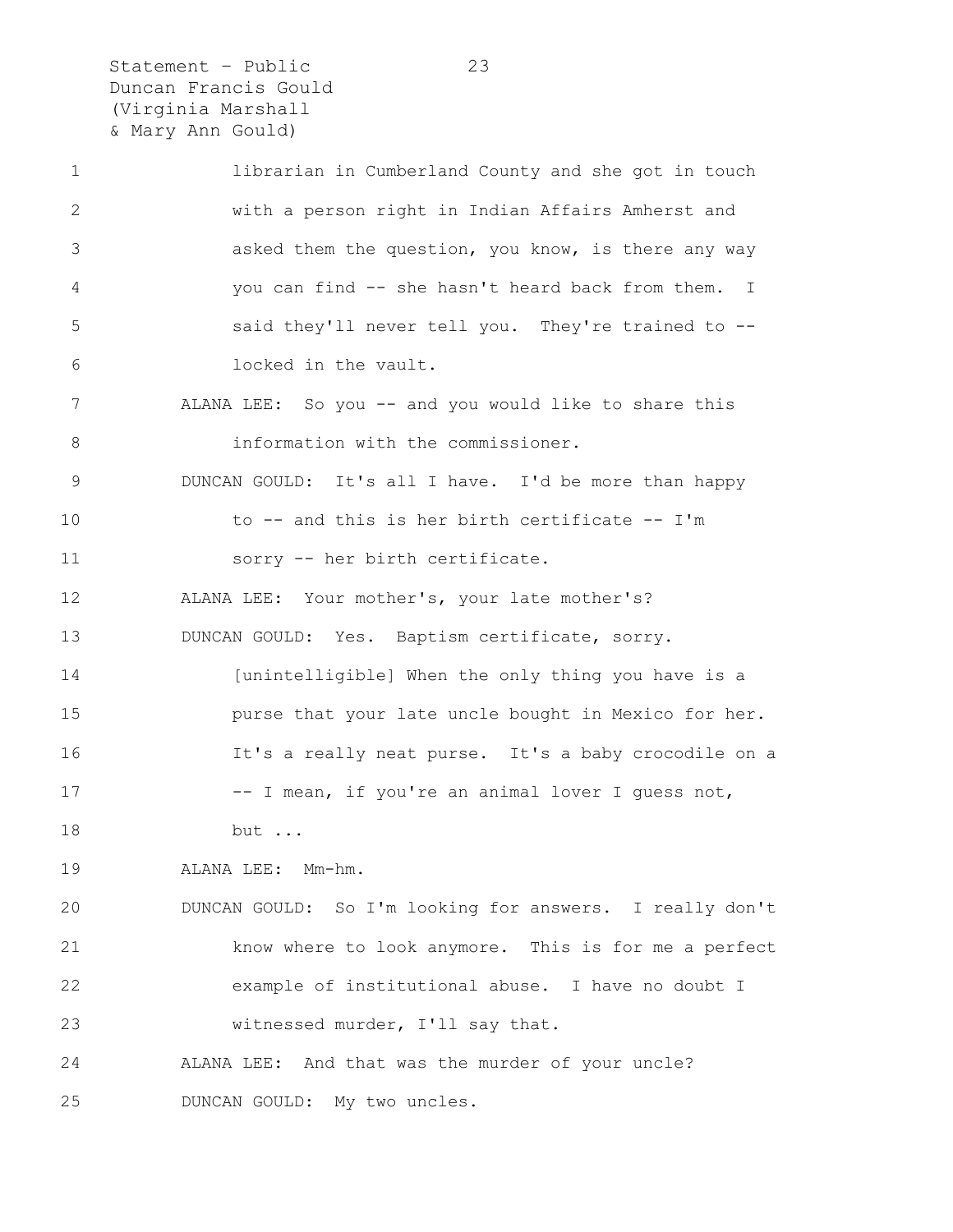Statement – Public 24 Duncan Francis Gould (Virginia Marshall & Mary Ann Gould)

1 ALANA LEE: Uncles, yeah. 2 DUNCAN GOULD: And judging from what I know of my 3 grandmother and my mother, I have no doubt that there 4 was angels of death involved in that -- in that one 5 hospital, St. Rita's. And if you broach this subject 6 with others, because everybody's thinking no, it's 7 **just violence, it's, you know, sign of the road, you** 8 know, anonymous grave, something -- no, it's just --9 it's more than that. 10 ALANA LEE: That's really -- so just -- so out of this you 11 would -- you are -- I seen in the file you are 12 requesting an autopsy or a coroner's report if at all 13 possible? 14 DUNCAN GOULD: For who? 15 ALANA LEE: For your late mother. 16 DUNCAN GOULD: Autopsy? That's a good question. Here's 17 the thing -- 18 ALANA LEE: Or the -- 19 DUNCAN GOULD: She's buried -- all right, when you talk 20 about institutional, I didn't notice but I learned it 21 later on, there's -- in the far corner of St. Anthony 22 Daniel, our old parish -- you'll appreciate this -- 23 you know that big church right down at the corner? 24 ALANA LEE: Mm-hm. 25 DUNCAN GOULD: You can see it when you're going down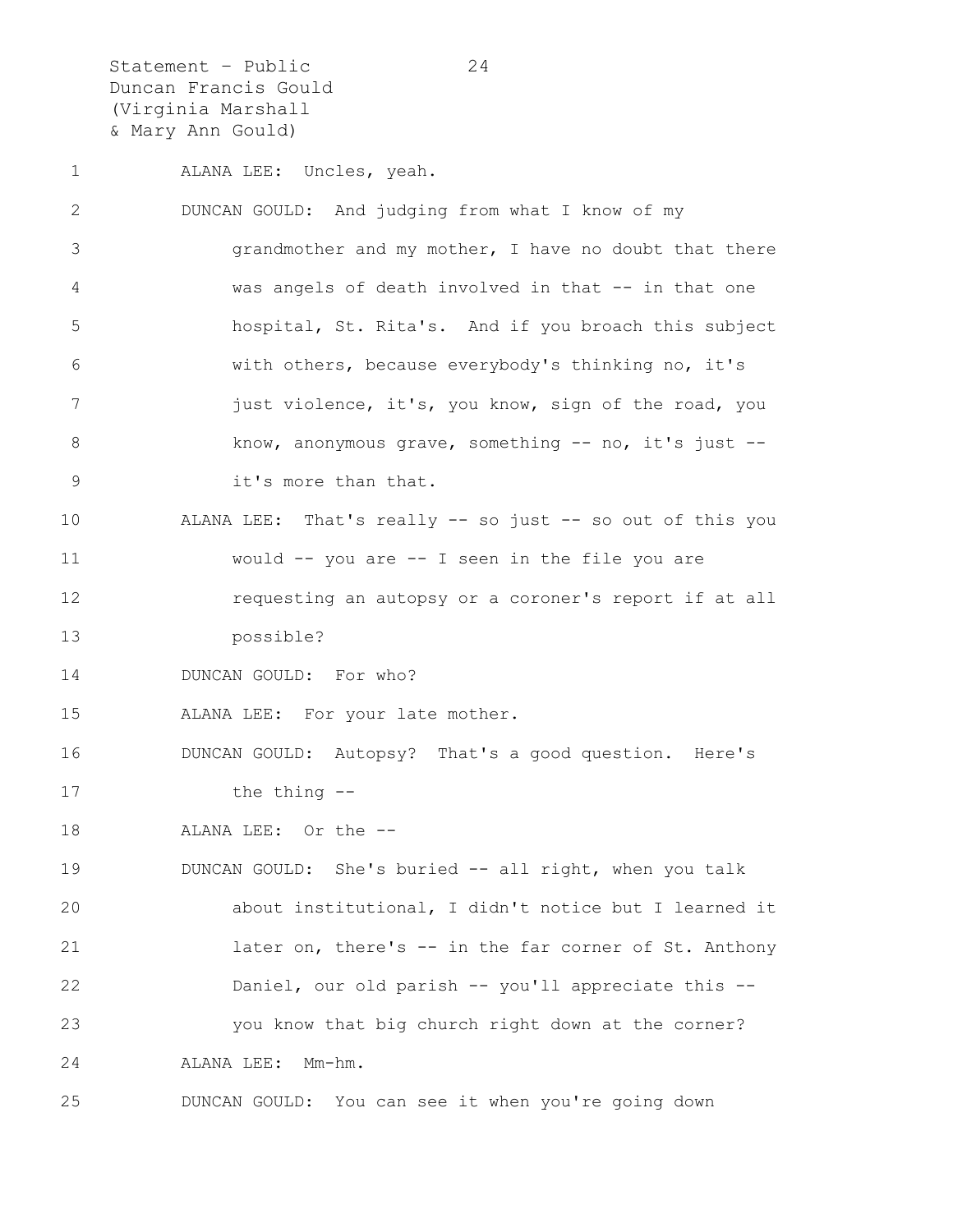Statement - Public 25 Duncan Francis Gould (Virginia Marshall & Mary Ann Gould)

1 Alexander Street, you make the turn to go downtown. 2 That was our old parish -- parish besides the one 3 here, the little -- this is what you call -- not quite 4 a church. So St. Anthony Daniel opened in the mid 5 '50s. My late mother was buried there. I only 6 thought only a handful of people were there, buried 7 there, because there's -- at the very bottom there's 8 some graves you can find, but it turns out that 9 there's a -- I counted them, 69 or 70 people, maybe 10 more, buried -- that were buried there, but whoever 11 was in charge came and ploughed all those graves over 12 to make room for the non-Native people and there's a 13 ball field there. Yeah, so it was only not that very 14 10 long ago within the last 10 years, we had a big 15 ceremony down there, there's a big monument, and 16 that's the first time I learned how many people were 17 **actually buried there from -- from Membertou, but when** 18 you go down there there's only about half a dozen that 19 you'll notice but you realize that they were just all 20 ploughed over.

21 ALANA LEE: Wow.

22 DUNCAN GOULD: So we have these little ceremonies, yes, 23 where we forgive you and that's how I'm okay, right. 24 That's the other part of the problem. You know, a 25 year ago, maybe two, the family of these -- you'll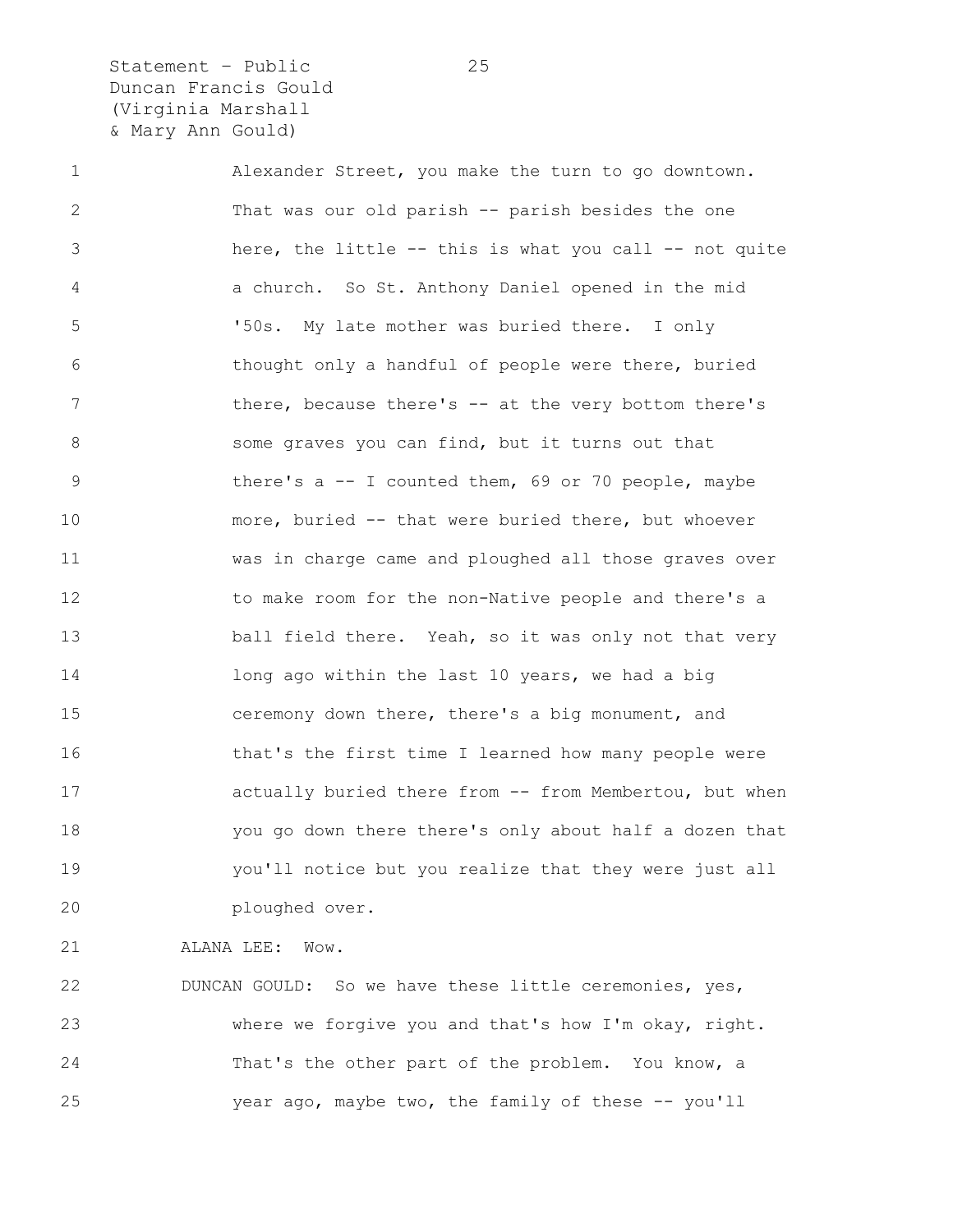Statement – Public 26 Duncan Francis Gould (Virginia Marshall & Mary Ann Gould)

1 hear the story, there was five people from Eskasoni 2 who crossed the Bras d'Or on a boat to sell their 3 crafts in Big Pond. Did you hear the story? They 4 disappeared.

5 ALANA LEE: I heard that story.

6 DUNCAN GOULD: I think it was last year, family members, 7 they have an idea where they're buried, so they had a 8 ceremony there and it was in the paper, and one of the 9 relatives said well, now I can rest, I know where she 10 is. We forgive a lot. We forgive too much, right, 11 and sometimes we need to say well, maybe I can't bring 12 her or him home, but I sure as hell would like to know 13 what happened. I would like to know who is 14 responsible. Somebody killed them, somebody murdered 15 them and they buried them. You know, end up in a 16 barrel or buried by yourself. This is part of the 17 problem. This is part of the problem with the police, 18 the prosecutor's office, right, the authorities. We 19 can ceremonial smudge all we want but we'll still 20 hurt. We need answers. We need somebody to stand up 21 and say you know what, we had enough of this racism, 22 and that's all it is. It has to stop. Imagine the 23 parents sending their kid to Thunder Bay to go to high 24 school, is my kid going to come home for Christmas, is 25 my child going to be home. I'm ranting now. So any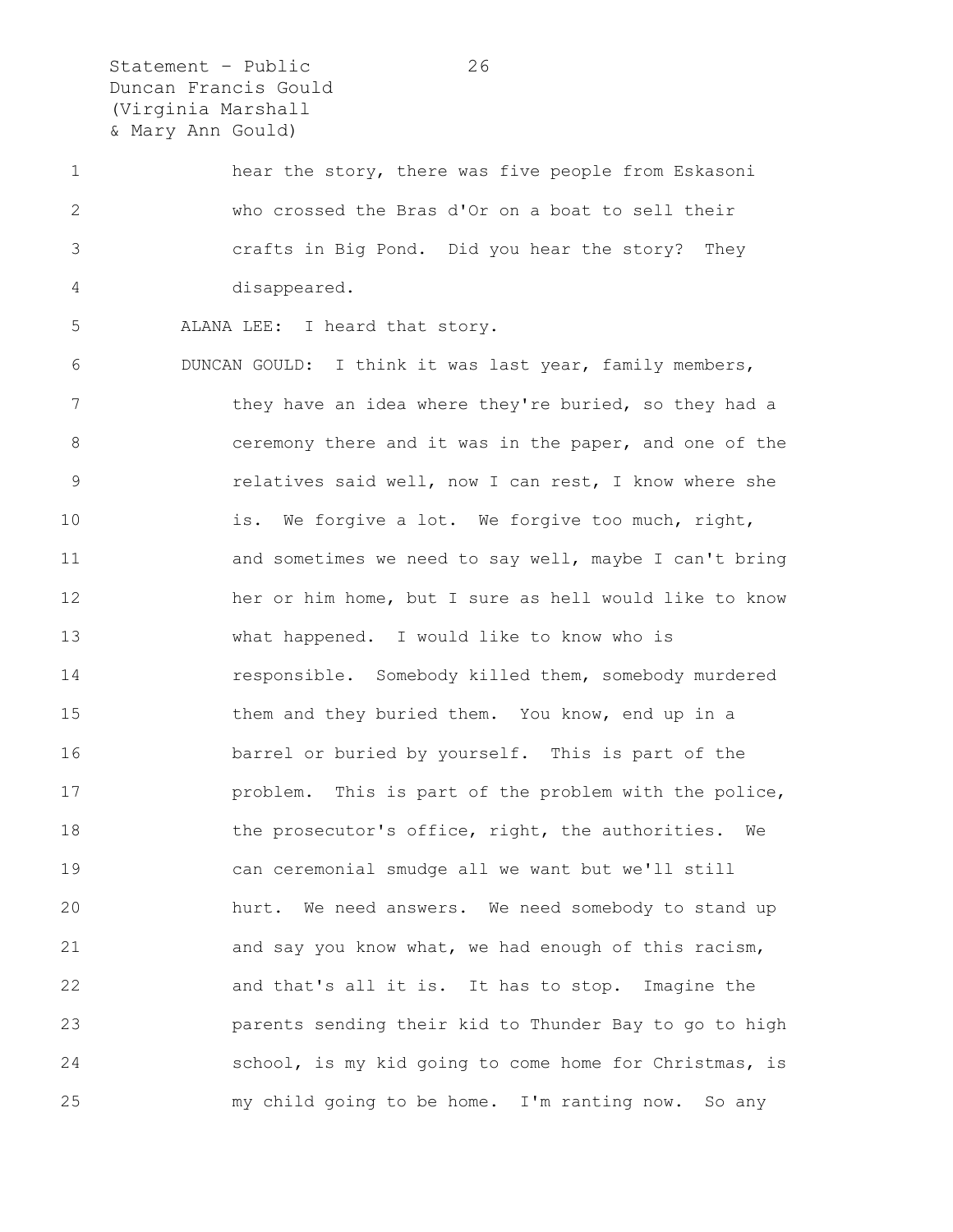Statement - Public 27 Duncan Francis Gould (Virginia Marshall & Mary Ann Gould)

| 1  | questions?                                                 |
|----|------------------------------------------------------------|
| 2  | UNIDENTIFIED SPEAKER: Well, you asked if -- you requested  |
| 3  | an autopsy of your mother. Is it --                        |
| 4  | DUNCAN GOULD: My late brother -- my late brother there was |
| 5  | no autopsy done. Too late for my late mother if we         |
| 6  | could ever locate her grave, you know. It's not far        |
| 7  | from here. My late brother, he's still buried out.         |
| 8  | I'd love to know how he died. And here's the thing,        |
| 9  | we're just always picked up, sent off to the coroner,      |
| 10 | yeah, dead Indian, send to the funeral home.               |
| 11 | ALANA LEE: Mm-hm. Is there anything else you would like    |
| 12 | the commissioners to know?                                 |
| 13 | DUNCAN GOULD: No, that's about it. I had to think about    |
| 14 | this all night and this morning, and I came up with        |
| 15 | [unintelligible] nosy and wasn't even totally              |
| 16 | convinced that this was what I was wanted to do until      |
| 17 | I spoke with Denise for, like, a minute and that was       |
| 18 | that.                                                      |
| 19 | ALANA LEE: Yeah. We thank you.                             |
| 20 | DUNCAN GOULD:<br>Hmm?                                      |
| 21 | ALANA LEE: We thank you. On behalf of the Inquiry, thank   |
| 22 | you for sharing.                                           |
| 23 | DUNCAN GOULD: Oh, I want to thank you just for -- I wanted |
| 24 | it recorded, and if it sheds light on this serious,        |
| 25 | serious problem we have in Canada, well, then we have      |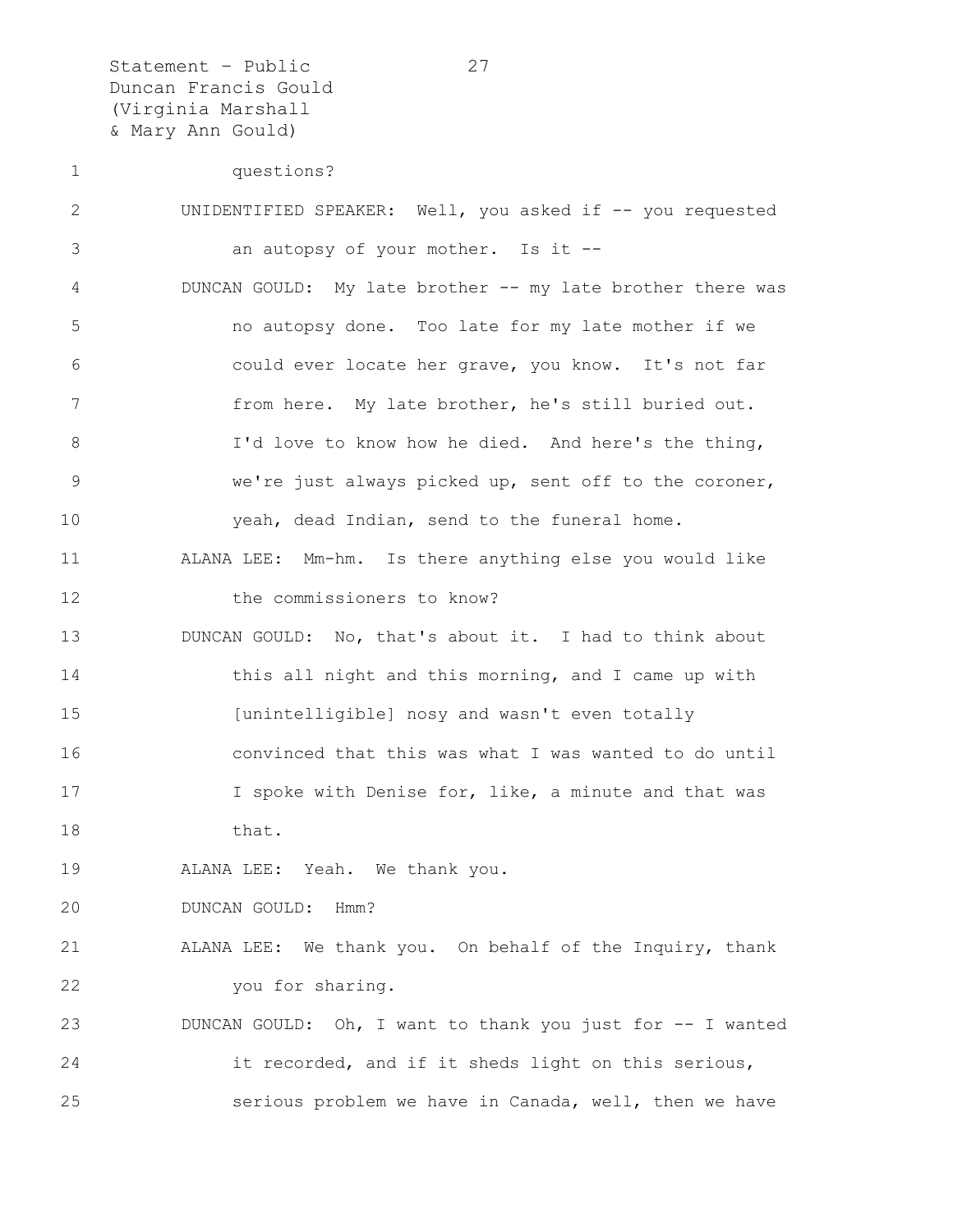Statement - Public 28 Duncan Francis Gould (Virginia Marshall & Mary Ann Gould)

1 a serious, serious problem. And if I can point it in 2 a direction that will hopefully get me some answers, 3 because I have no doubt my mother was innocent, I have 4 no doubt my relatives were murdered in St. Rita's 5 Hospital, but some people will believe you, some 6 people won't.

7 ALANA LEE: Mm-hm, yeah. Kind of in closing is there any 8 -- what do you think would make it better for future 9 generations?

10 DUNCAN GOULD: Recently two cops were charged for murdering 11 one of our young girls, 14-year-old in Thunder Bay, I 12 believe, eh. That's a start. We -- here's part of 13 the problem, we're -- when it comes to defending our 14 land and defending our people, it's always the women. 15 None of the men do it and none of the leaders do it. 16 I've not seen one chief stand up, right. I have not 17 seen one grand chief stand up. Even when it comes to 18 the pipelines, right, who's there, the warriors, you 19 know, the marginalized ones, right, and the women. 20 They get attacked and nobody says nothing, and there's 21 no chief, regional chiefs, community chiefs, right. 22 Where's the outrage? We have how many unsolved 23 murders of Mi'kmaq women in Sydney alone, woman found 24 dead in a burned house, right, in the last couple 25 years. Woman found floating in Sydney harbour. At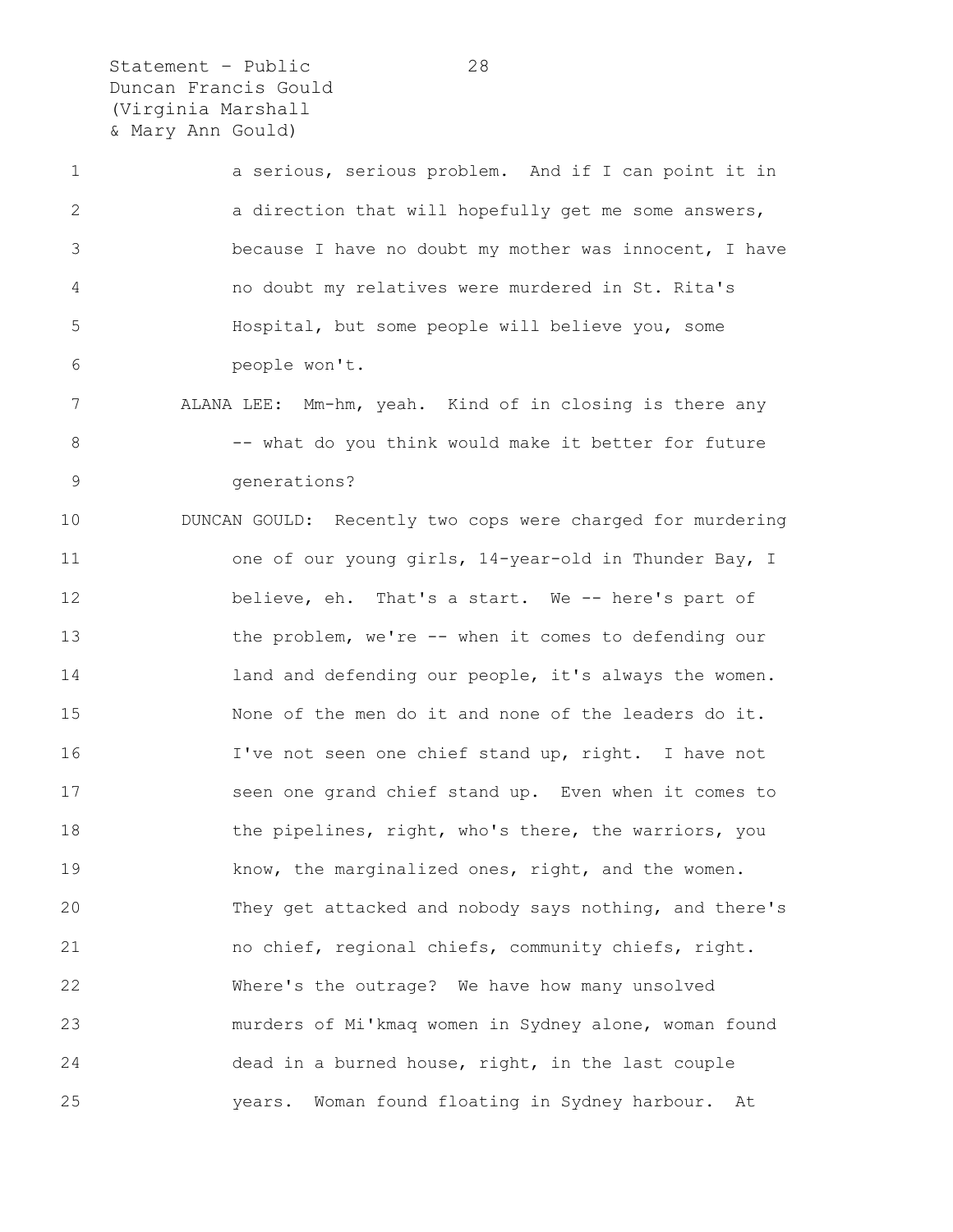Statement – Public 29 Duncan Francis Gould (Virginia Marshall & Mary Ann Gould)

1 the time she died -- this was what got me -- the 2 Deputy Chief of Police Dave Wilson said -- was stated 3 right in the paper the reason her clothes were removed 4 was because of the wave action of Sydney harbour. If 5 you look at the wave action of Sydney harbour, right, 6 that's ...

7 ALANA LEE: What was her name?

8 DUNCAN GOULD: I can't even remember her name. She was -- 9 this was witnessed as she got in an altercation with 10 some white men. There was Cape Breton Regional Police 11 on duty as -- not bouncers, but security. They 12 witnessed it, right. They witnessed this encounter, 13 this altercation. Next morning she's found floating 14 [unintelligible] says here, across Esplanade, you will 15 cross a parking lot, there's the boardwalk, you walk 16 **around here and the police -- no, the fire station was** 17 here -- you'll see it on the Esplanade. She was found 18 behind the police station floating in that harbour. I 19 know her -- I know her father, and we had that march 20 last year here and I was talking to him and I said I 21 hope you get your answers.

22 ALANA LEE: Yeah. When you mentioned they said about the 23 waves, and he said if you know, like, the waves in the 24 harbour, so can you say a little bit more about that 25 just for people who aren't from around here.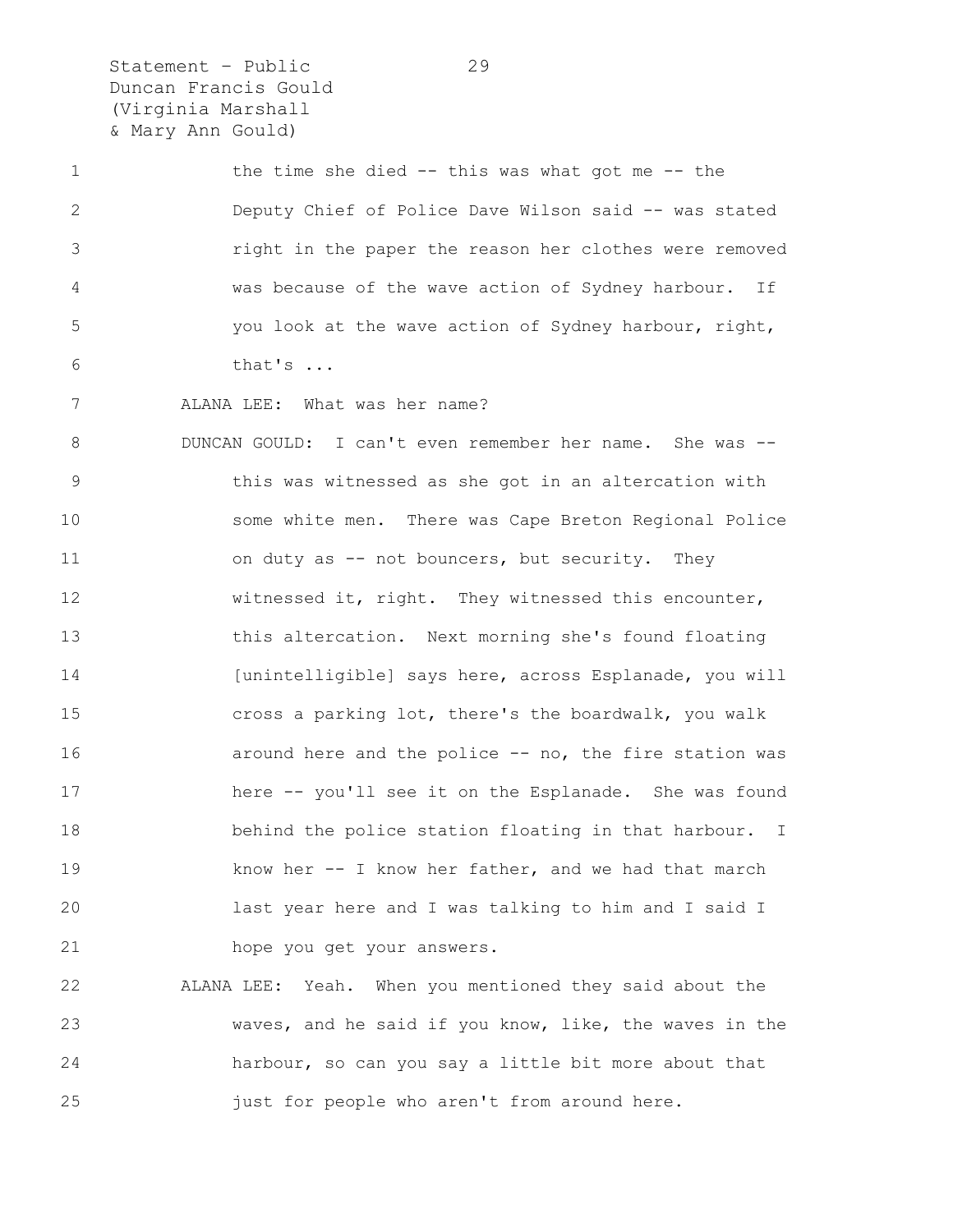Statement – Public 30 Duncan Francis Gould (Virginia Marshall & Mary Ann Gould)

1 DUNCAN GOULD: Sydney harbour is on a quiet windless day 2 like glass. On a windy day like today maybe a little 3 choppy, right. But the wave action that night, 4 ripples. There's absolutely no way wave action could 5 **remove the young lady's clothes.** For that matter, 6 wave action, I'm not sure if it does remove clothes. 7 But whatever wave action is in Sydney harbour, not 8 nearly enough.

9 ALANA LEE: Okay.

10 DUNCAN GOULD: But Dave Wilson, he was the deputy police 11 chief at the time said yeah, that's the reason. A 12 young lady found in a burned house, when I read about 13 it I was wondering I wonder if she's Ilno (phonetic). 14 I was living in Dartmouth and then I seen where her 15 daughter had a one-year anniversary thing in the paper 16 just to keep the thing alive, right, and that's when I 17 learned that she was from Restigouche. No fire 18 martial's investigation. Like, when a person dies 19 there's always this big bro-ho-ha (phonetic). Arson, 20 whatever the case, right, nothing. Just whoever she 21 was living with was non-Native, he walks away, nothing 22 ever --

## 23 ALANA LEE: Just to confirm, that's a community in New 24 Brunswick.

25 DUNCAN GOULD: What's that?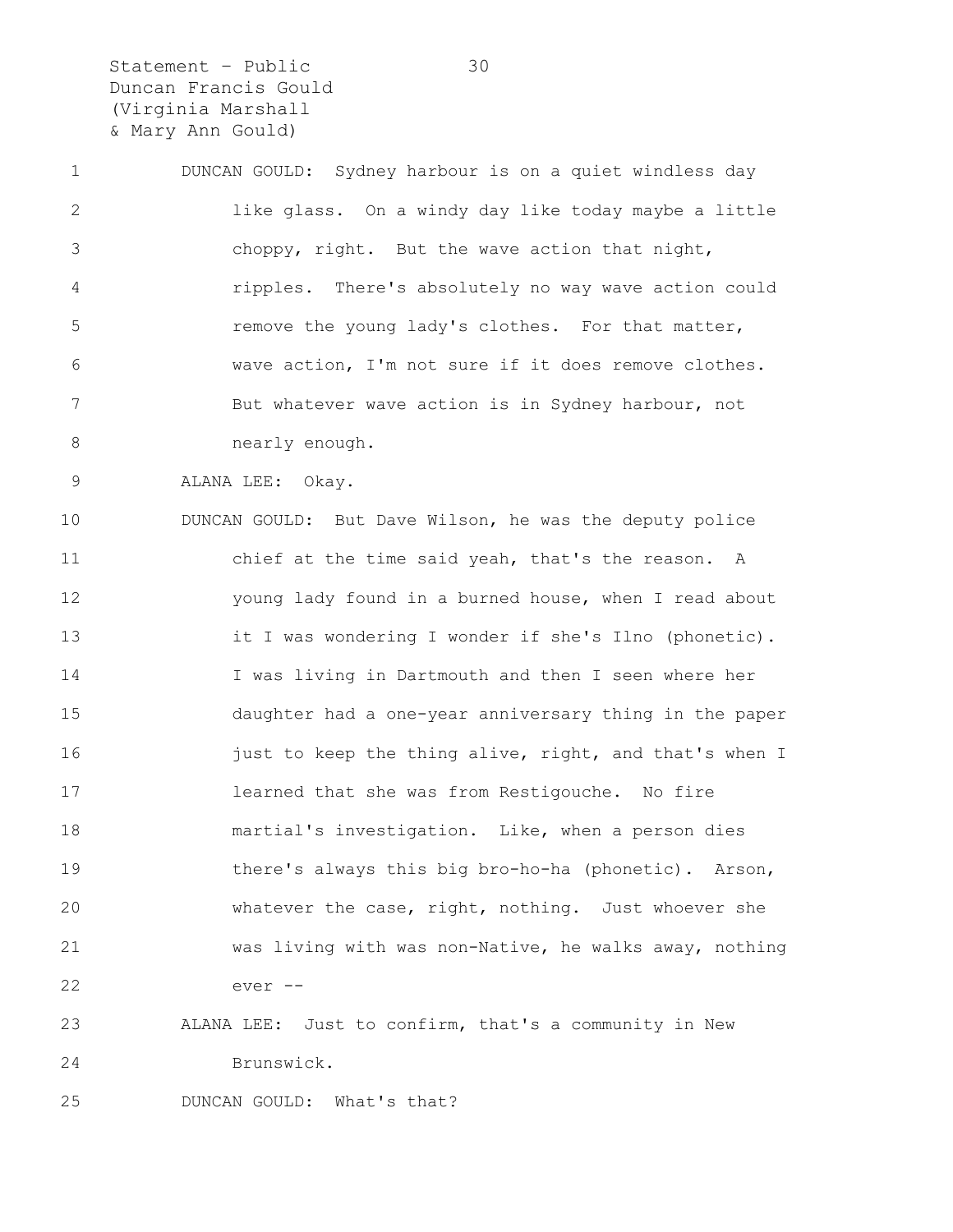Statement – Public 31 Duncan Francis Gould (Virginia Marshall & Mary Ann Gould)

1 ALANA LEE: The community that she was from. 2 DUNCAN GOULD: No. Restigouche -- in the paper I learned 3 she was from Restigouche. 4 ALANA LEE: Yeah. 5 DUNCAN GOULD: But the home she got burned in was in the 6 pier. 7 ALANA LEE: Yeah. 8 DUNCAN GOULD: Here in Sydney. I believe it was on Lingan 9 Road she was found dead in the burned house, and there 10 was nothing wrong with him. That happens a little too 11 often because they don't do autopsies. Sacky Sack 12 (phonetic), my -- I just remember, James Sack 13 (phonetic), nobody mentions him. He was from -- he 14 was my ex-wife's cousin. Harmless guy. He liked to 15 drink. They found him, you know, in Wentworth Park. 16 Are you familiar with -- there's this nice little park 17 downtown, you'll see it as you go back to the hotels 18 downtown. It's called Wentworth Park. You'll see a 19 gazebo there but it didn't happen there. Happened on 20 the other side where there's a fountain. But they had 21 a big wooden gazebo there. Anyway, they found him 22 floating in the water, this man who was walking his 23 son. So in the paper the very next day they showed 24 the scene, the cops at the gazebo, but they showed 25 this cop with this big laugh on his face, and here's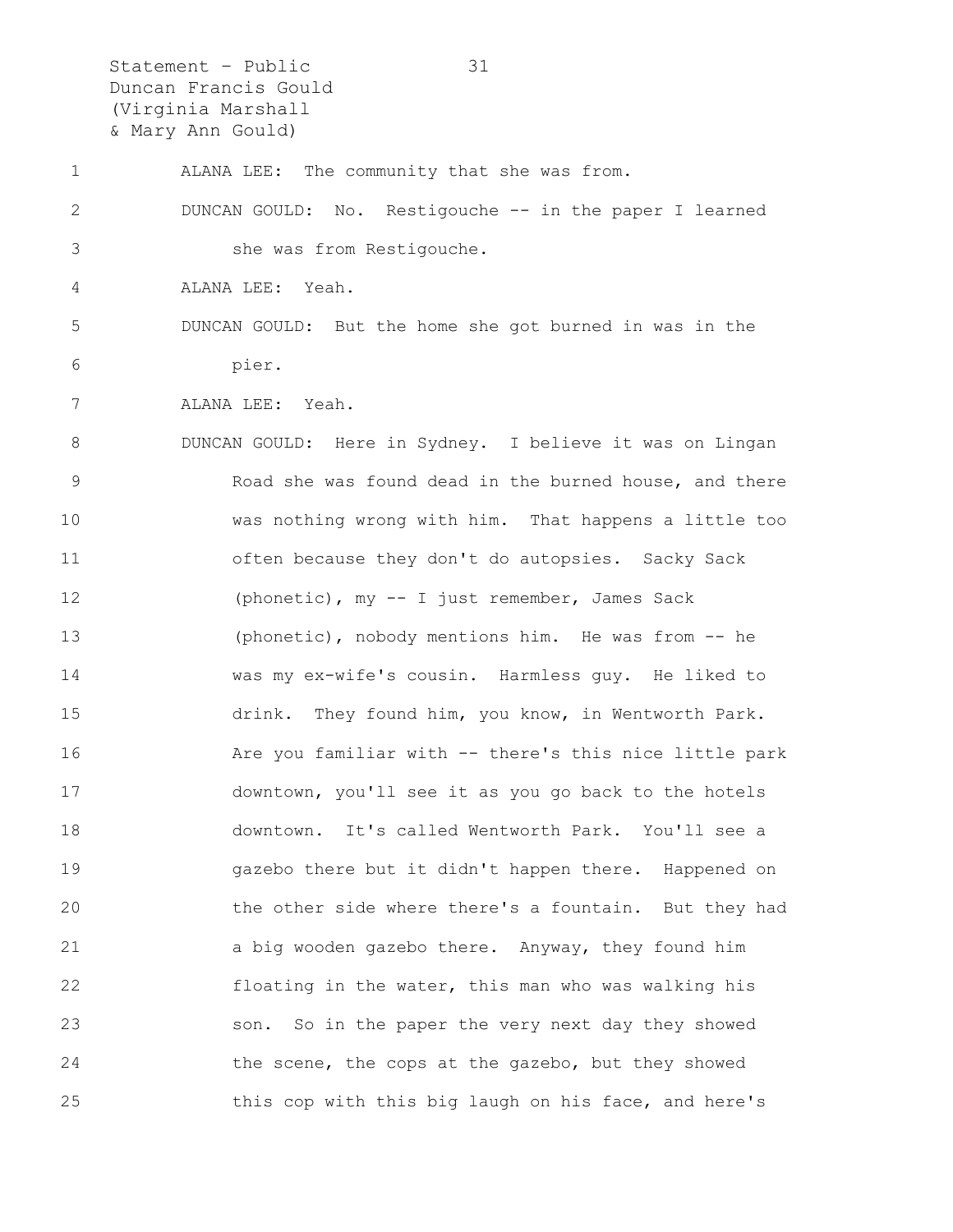Statement - Public 32 Duncan Francis Gould (Virginia Marshall & Mary Ann Gould)

1 the scene that they were recovering the body, right. 2 So I had a good talk with the police -- chief of 3 police, Edgar MacLeod. He's at the Maritime Police 4 Academy now. I said even at that time they'd never 5 caught -- he was beaten and thrown in Wentworth Park. 6 Case closed, right. Another dead Indian. But even 7 the insensitivity of the photographer, the post who 8 printed the picture the next day of this, it was like 9 they were having a good laugh, right. So it was meant 10 to send a message, you know, we don't care about you. 11 So I -- I had to straighten that out with the chief of 12 **police.** I had to complain. 13 UNIDENTIFIED SPEAKER: What kind of response did you get? 14 DUNCAN GOULD: He was apologetic. He was -- he was -- he 15 returned my call. I took a course with him so I knew 16 him. And he was saying I'm sorry, that shouldn't have 17 happened, Duncan, we had no power over that, that was 18 the photographer. Of course I had to call them, too, 19 **and said what are you guys doing.** But they never --20 that's the bias in the reporting, right. 21 ALANA LEE: So just for clarity, your uncles that you spoke 22 about, if I could just get their names and correct 23 spelling on -- 24 DUNCAN GOULD: I could not even -- I can't remember who 25 was -- the young ladies I was speaking of, but the one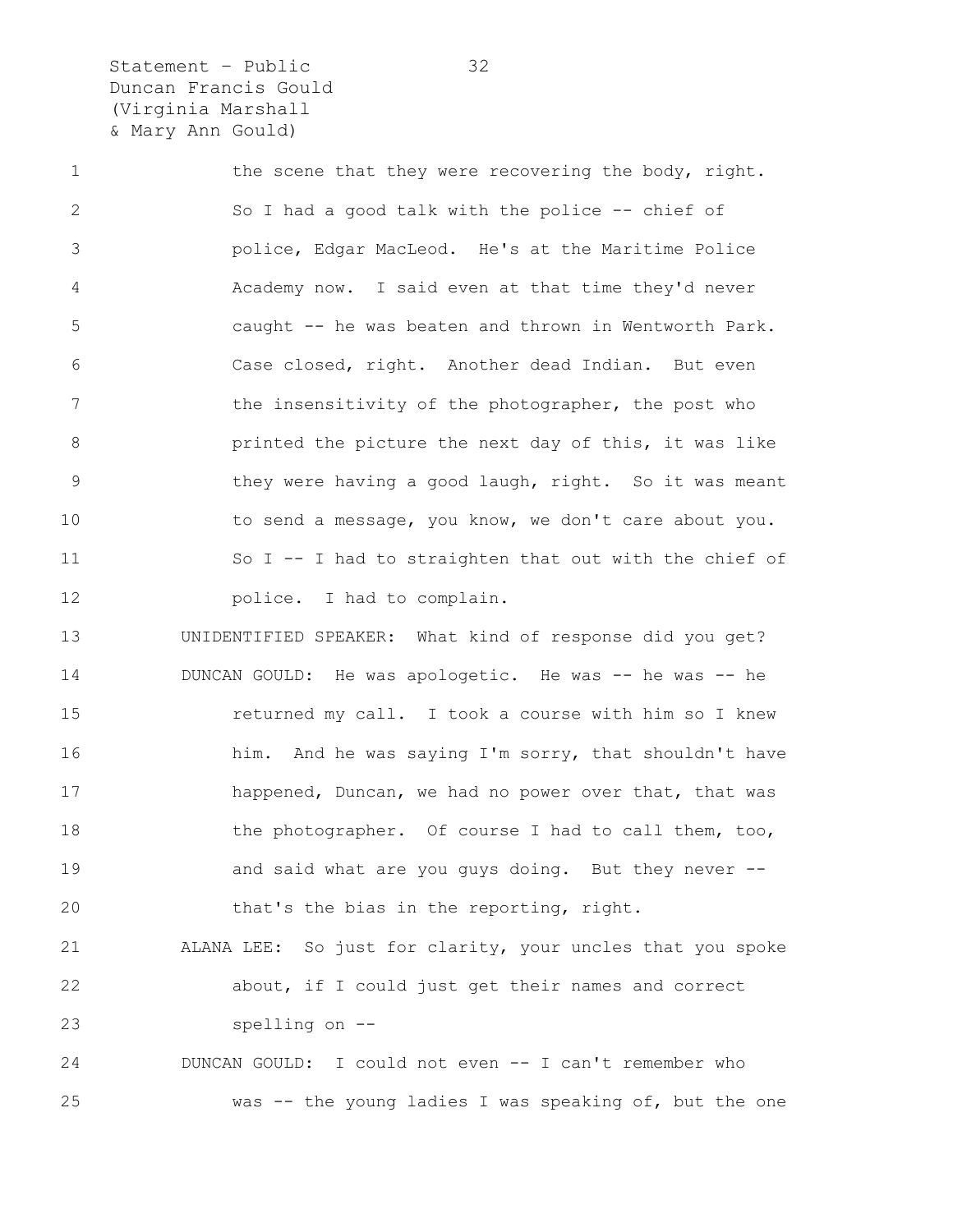Statement – Public 33 Duncan Francis Gould (Virginia Marshall & Mary Ann Gould) 1 they found in Sydney harbour, she was the daughter of 2 Gerard Johnson (phonetic) of Eskasoni. 3 ALANA LEE: Okay. 4 DUNCAN GOULD: And you'll probably hear -- hopefully you'll 5 hear from a family member. 6 UNIDENTIFIED SPEAKER: Well, we can do a search and look it 7 up. 8 ALANA LEE: Yeah. And your uncles, just correct spelling? 9 DUNCAN GOULD: Frank Gould. 10 ALANA LEE: Okay. 11 DUNCAN GOULD: Charles Gould. Mother's name was Virginia 12 Marshall, and my grandmother's name was Mary ann 13 Gould. 14 ALANA LEE: Go ahead? 15 DUNCAN GOULD: No, I was just going to say thank you very 16 much. This is a long day for you guys. I was willing 17 to wait until tomorrow when I came back but they said 18 you guys were waiting so I said okay, let's go. 19 ALANA LEE: No, no need to thank us. We thank you. I 20 mean, this is -- this is what we're here to do and we 21 thank you for your story and coming in and sharing 22 this and sharing this with the commissioners and the 23 Inquiry. You know, all too often, like you were 24 saying, what are the forms of the violence, what are 25 the forms of abuse, and you know, institutional abuse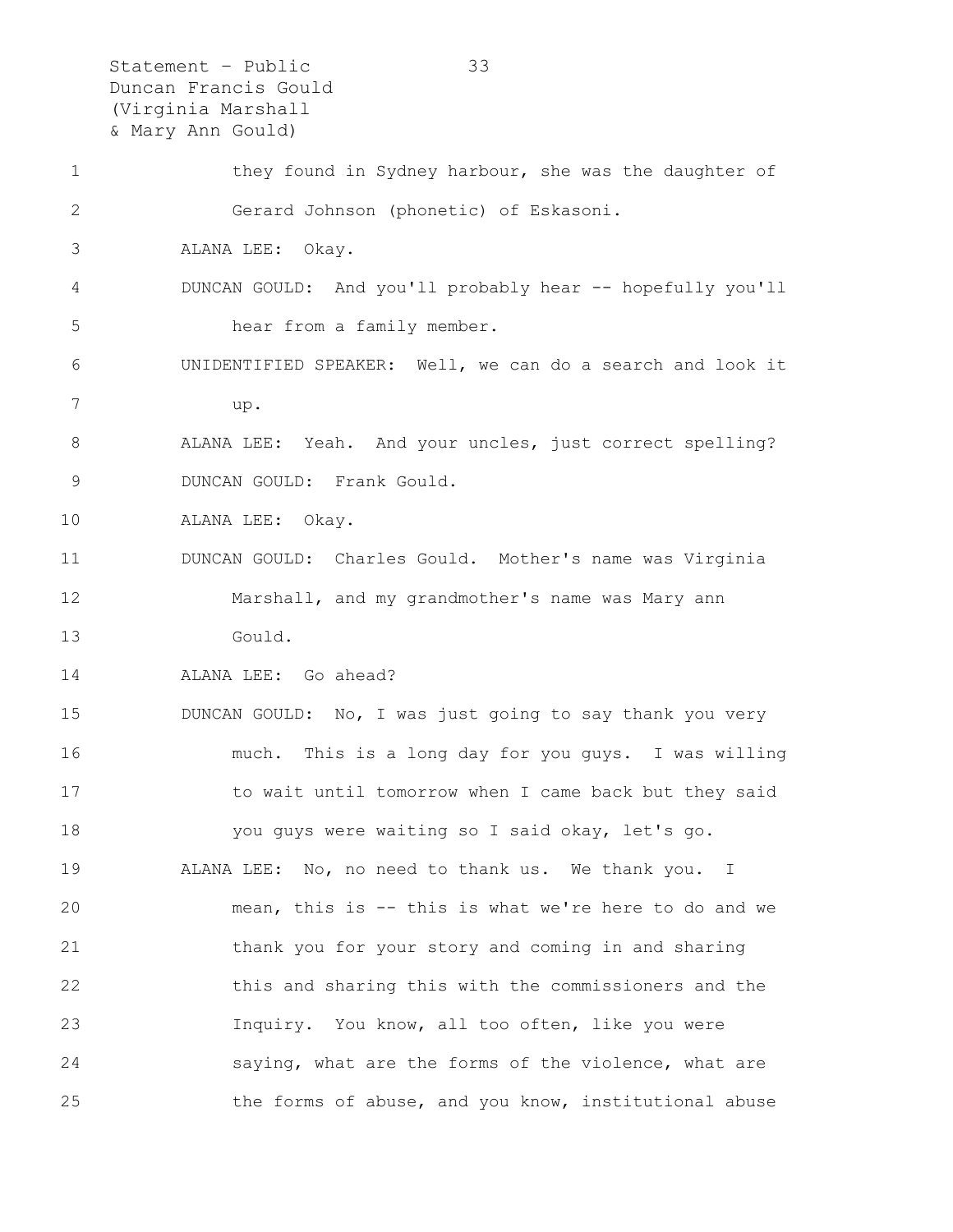Statement – Public 34 Duncan Francis Gould (Virginia Marshall & Mary Ann Gould)

```
1 and violence --
```
2 DUNCAN GOULD: And nobody -- and nobody questions the 3 institutions, whether it's the church, right -- nobody 4 questioned them for years -- and if it's prisons or 5 psychiatric hospitals, right. I mean, one time it 6 was -- they shipped lots of our people off to what you 7 call those TB hospitals only to not return, like the 8 **8** residential school. And TB is not a -- you know, but 9 it seems to have been a -- only an Indian affliction 10 that afforded these special hospitals to be built so 11 that they would take you, you know, just like a 12 residential school. We can't get them in residential 13 school, we're going to get them in this TB hospital, 14 one way or the other. 15 ALANA LEE: Yeah. And just one kind of point I want to go 16 back to, when you mentioned that your mother, 17 Virginia, when she -- when she was sentenced you 18 mentioned -- you said that she was -- she served six 19 months -- 20 DUNCAN GOULD: Six months. 21 ALANA LEE: -- in the warden's chambers? 22 DUNCAN GOULD: The warden's residence. 23 ALANA LEE: In the warden's residence. 24 DUNCAN GOULD: She wasn't in the population. She was in

25 the warden's residence, I'll speculate as a domestic.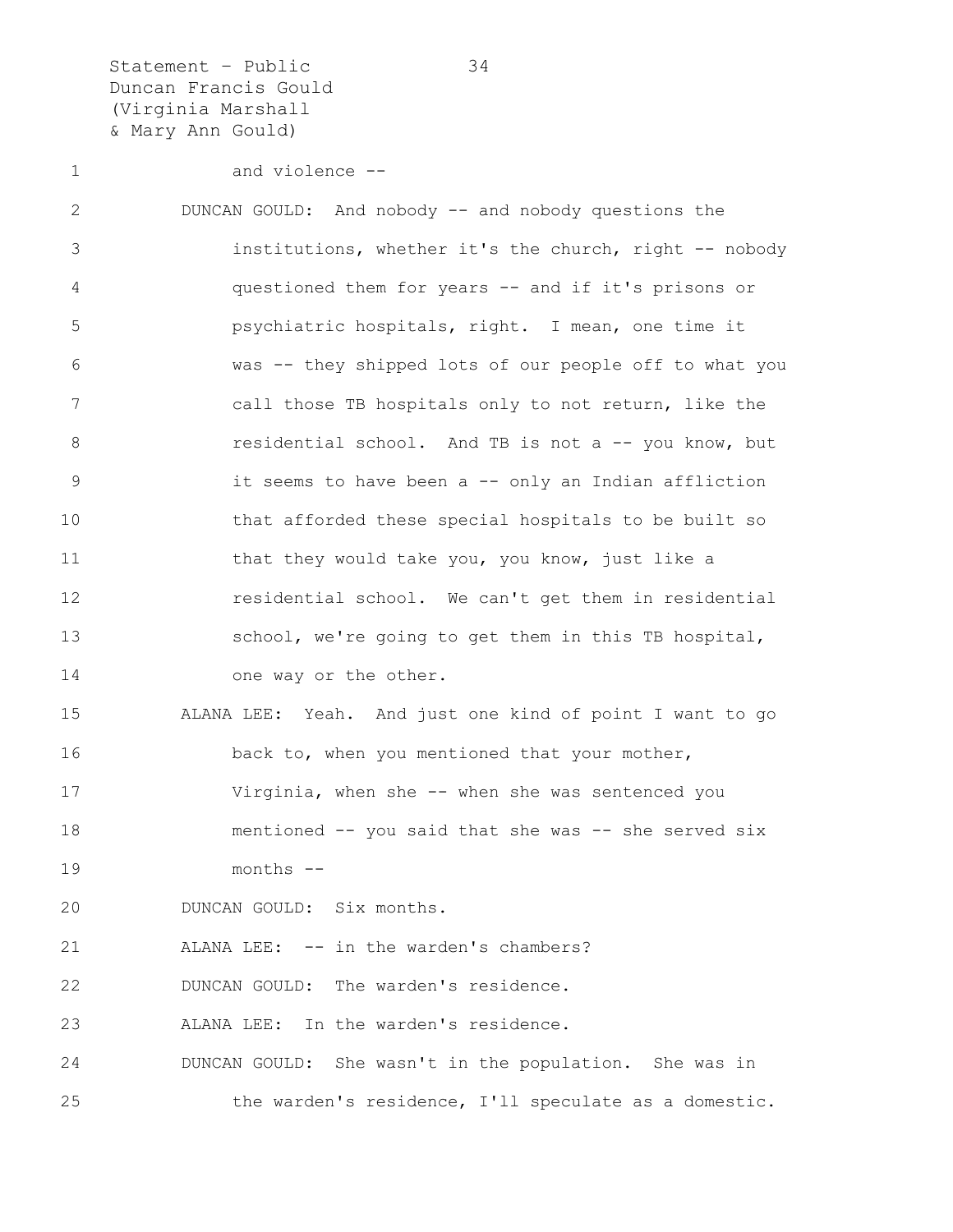Statement – Public 35 Duncan Francis Gould (Virginia Marshall & Mary Ann Gould) 1 That's a story in itself. 2 ALANA LEE: Mm-hm. Yeah, absolutely. 3 DUNCAN GOULD: There was a change in her appearance I 4 notice from before and after. 5 ALANA LEE: Tell me a little bit more about that change in 6 her appearance. 7 DUNCAN GOULD: One picture is of a vibrant, beautiful woman 8 and another picture taken sometime after, it's --9 whatever joy there was, it wasn't there anymore in 10 that picture. 11 ALANA LEE: Mm-hm. 12 DUNCAN GOULD: So you can see what -- what change was 13 effected. 14 ALANA LEE: Yeah. 15 DUNCAN GOULD: Yeah. So even though you don't experience 16 it directly, eh, it's just -- and this is what happens 17 in our communities is that you're exposed to it years 18 **later, decades later, generations later, and nothing** 19 to do with you, right, but because of the other 20 families involved, right, it very well does still 21 affect you. 22 ALANA LEE: The -- 23 DUNCAN GOULD: Sorry? 24 ALANA LEE: No, go ahead. 25 DUNCAN GOULD: No, no, I wanted to say this story before,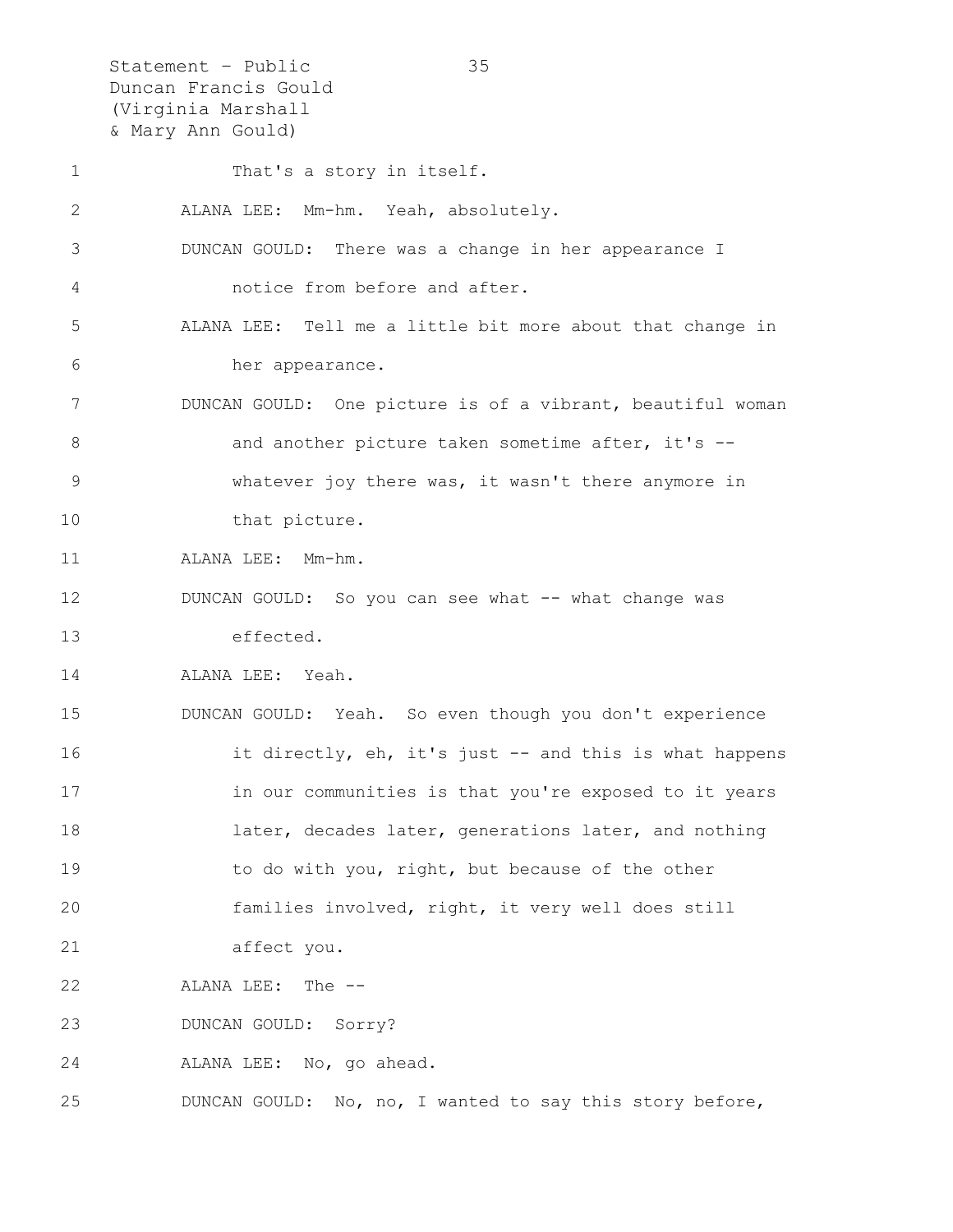Statement – Public 36 Duncan Francis Gould (Virginia Marshall & Mary Ann Gould)

| $\mathbf 1$  | right, I just didn't know where and I just didn't know    |
|--------------|-----------------------------------------------------------|
| $\mathbf{2}$ | when I would be able to share it, because there's --      |
| 3            | there was people in power here in Membertou who just      |
| 4            | really would not appreciate this story, but I don't       |
| 5            | care anymore. We get abused so much, we say oh,           |
| 6            | that's okay, you know, when a lot of times we should      |
| 7            | say you know what, I need to assert my voice and my       |
| 8            | right a little more here instead of saying well,          |
| $\mathsf 9$  | that's okay, I forgive you.                               |
| 10           | ALANA LEE: Absolutely.                                    |
| 11           | DUNCAN GOULD: Yammering. Any other questions? There's     |
| 12           | really not much I can offer. I just wanted to get         |
| 13           | this damn recorded. I just wanted to share this with      |
| 14           | somebody. Just begs a lot more questions. And I know      |
| 15           | there's records someplace.                                |
| 16           | ALANA LEE: Mm-hm.                                         |
| 17           | DUNCAN GOULD: Just nobody wants to share them.            |
| 18           | ALANA LEE: Mm-hm. Absolutely.                             |
| 19           | DUNCAN GOULD: If there's a process that this process can  |
| 20           | expose me to, then that would be $-$ - yeah, it was worth |
| 21           | it.                                                       |
| 22           | ALANA LEE: Mm-hm. Okay. Well, if there's nothing else     |
| 23           | that you'd like to add we can --                          |
| 24           | DUNCAN GOULD: Other than my own testimony, what I've just |
| 25           | said, what the admin from the pier said, the former       |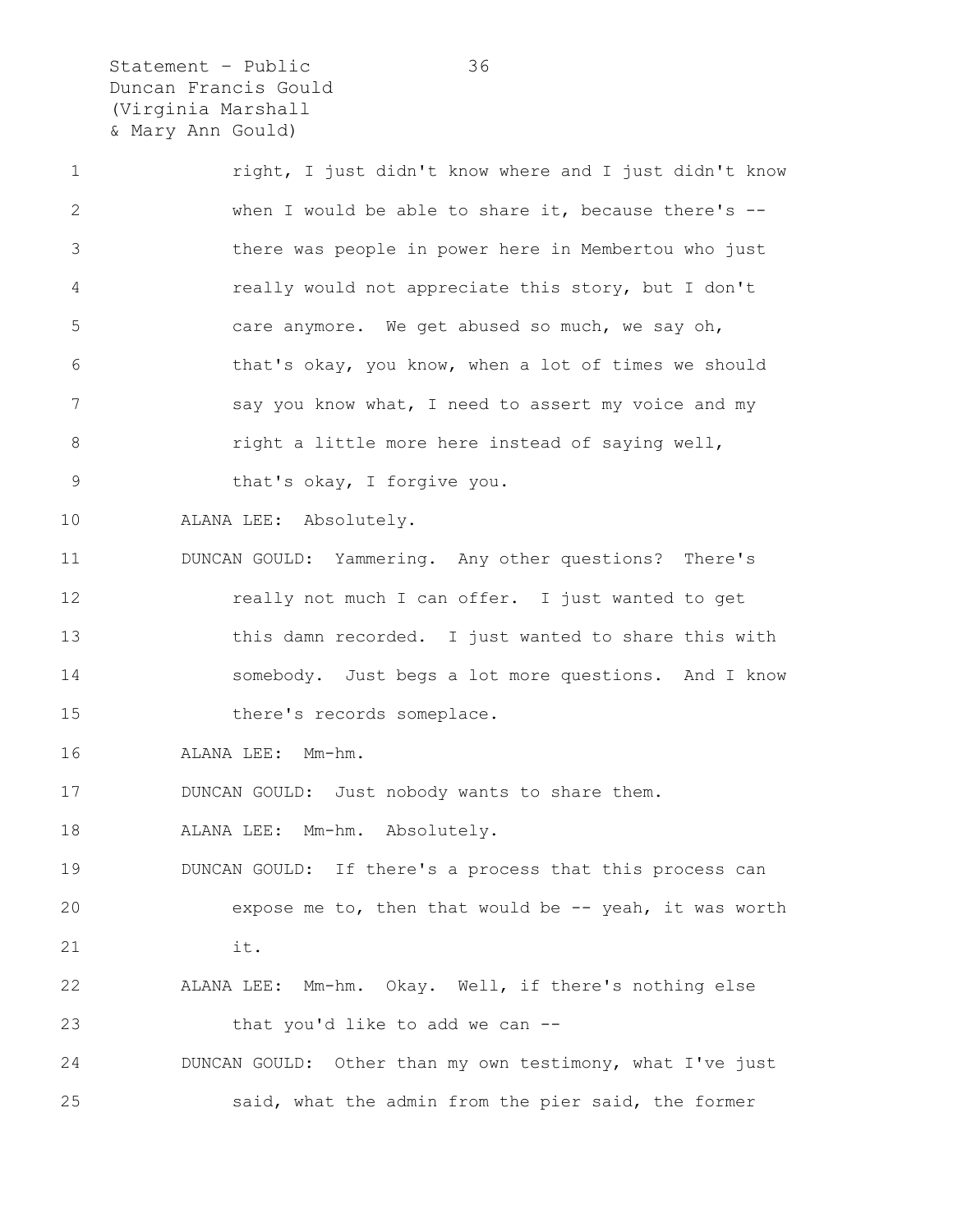Statement – Public 37 Duncan Francis Gould (Virginia Marshall & Mary Ann Gould) 1 orderly, and what I experienced on my own, yeah, I'll 2 stick by what I said, as God is my witness. 3 ALANA LEE: Thank you. 4 UNIDENTIFIED SPEAKER: Thank you very much. 5 ALANA LEE: Thank you for sharing. 6 DUNCAN GOULD: Thank you very much. 7 ALANA LEE: It's ... 8 UNIDENTIFIED SPEAKER: What are you looking for? 9 ALANA LEE: The time. It's 6:45 p.m. and we're going to 10 conclude the interview for today, the statements. 11 [PROCEEDINGS ADJOURNED AT 6:45 P.M.] 12 13 14 15 16 17 18 19 20 21 22 23 24 25